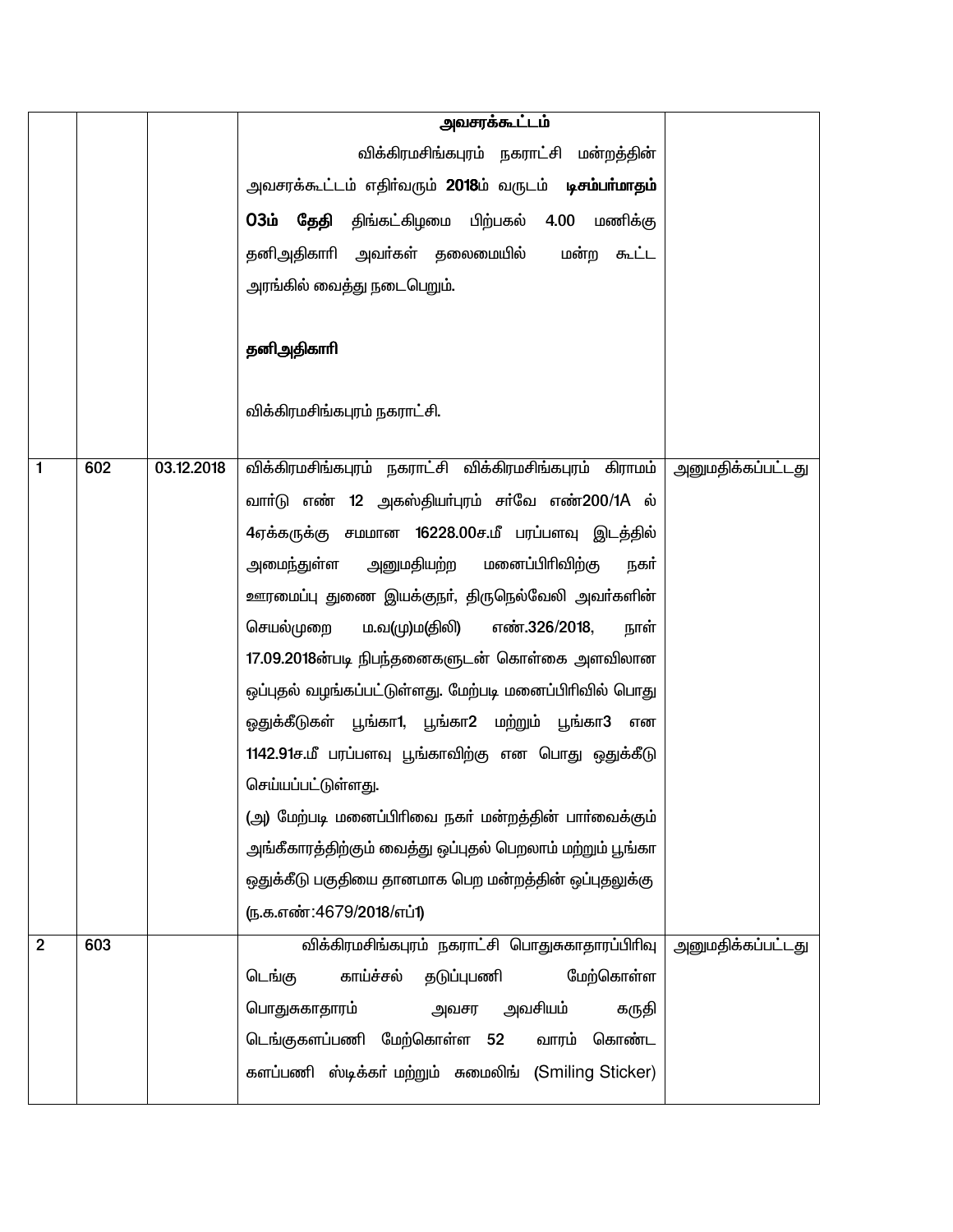|              |     |         | 19370 எண்ணம் வாங்க அரசுஅங்கீகாரம் பெற்ற திருச்சி                                                             |                        |    |               |                          |
|--------------|-----|---------|--------------------------------------------------------------------------------------------------------------|------------------------|----|---------------|--------------------------|
|              |     |         | தமிழ்நாடு மல்டிபா்பஸ் & இன்கோ சா்வ் நிறுவனத்தின்                                                             |                        |    |               |                          |
|              |     |         | மூலம் வாங்கவும் அதற்காகும் செலவினத்தொகைக்கும்                                                                |                        |    |               |                          |
|              |     |         | அந்த தொகையினை வழங்க மன்றத்தின் பாா்வைக்கும்                                                                  |                        |    |               |                          |
|              |     |         | ஒப்புதலுக்கும் வைக்கப்படுகிறது.                                                                              |                        |    |               |                          |
|              |     |         | (ந.க.எண்:1161/2013/எச்1)                                                                                     |                        |    |               |                          |
| $\mathbf{3}$ | 604 |         | விக்கிரமசிங்கபுரம் நகராட்சி குப்பை வாங்கும்                                                                  |                        |    |               | <u>அனுமதிக்கப்பட்டது</u> |
|              |     |         | தள்ளு வண்டியில் அடிப்பாகம் மற்றும் நான்கு பக்கம்                                                             |                        |    |               |                          |
|              |     |         | 18 Gage GI sheet $\frac{3}{4}$ " Brass valve,                                                                |                        |    | 3/4" Nipple   |                          |
|              |     |         | சாமான்களை கொண்டு 5தள்ளு வண்டியினை மேம்பாடு                                                                   |                        |    |               |                          |
|              |     |         | செய்த வகைக்கு இந் நகராட்சி நகர்மன்ற தீர்மான எண்.593                                                          |                        |    |               |                          |
|              |     |         | நாள் 13.11.2018 தீா்மானத்தில் அனுமதித்துள்ள                                                                  |                        |    | விலை          |                          |
|              |     |         | விகிதத்தின் படி 1தள்ளு வண்டிக்கு ரூ6,500/—                                                                   |                        |    | வீதம்         |                          |
|              |     |         | 5தள்ளு வண்டியினை மேம்பாடு செய்த வகைக்கு மொத்தம்                                                              |                        |    |               |                          |
|              |     |         | ரூ32,500/ $-$ ஐ பொதுநிதியிலிருந்து திரு.சொ.இசக்கி,                                                           |                        |    |               |                          |
|              |     |         | ஒப்பந்தகாரா் விக்கிரமசிங்கபுரம் என்பவருக்கு வழங்க                                                            |                        |    |               |                          |
|              |     |         | மன்றத்தின் அனுமதிக்கு.                                                                                       |                        |    |               |                          |
|              |     |         | (ந.க.எண்:929/2018/இ1)                                                                                        |                        |    |               |                          |
| 4            | 605 |         | விக்கிரமசிங்கபுரம்                                                                                           | <u>நகராட்சி</u> அலுவலக |    |               | <u>அனுமதிக்கப்பட்டது</u> |
|              |     |         | உபயோகத்திற்கு மேஜை1 மற்றும் பெரிய பீரோ1 வாங்கிய                                                              |                        |    |               |                          |
|              |     | வகைக்கு | சங்கரன்கோவில்                                                                                                | சர்வோதயா               |    | சங்கம்        |                          |
|              |     |         | நிறுவனத்திற்கு ரூ25,250/-ஐ பொதுநிதியில் இருந்து வழங்க                                                        |                        |    |               |                          |
|              |     |         | மன்றத்தின் அனுமதிக்கு.                                                                                       |                        |    |               |                          |
|              |     |         | <u>ரு.க.எண்.929/2018/இ1)</u>                                                                                 |                        |    |               |                          |
| 5            | 606 |         | விக்கிரமசிங்கபுரம் நகராட்சியில் ஒருகிணைந்த                                                                   |                        |    | நகர்புற       | அனுமதிக்கப்பட்டது        |
|              |     |         | வளர்ச்சி திட்டம் (IUDM) 2018-19ன் கீழ், கீழ்கண்ட விபரப்படி<br>உள்ள பேவா்பிளாக் சாலை அமைத்து மேம்பாடு செய்தல் |                        |    |               |                          |
|              |     |         | பணிகளை மேற்கொள்வதற்க்கு நிதி ஒதுக்கீடு செய்ய                                                                 |                        |    |               |                          |
|              |     |         | சென்னை நகராட்சி நிா்வாக ஆணையா் அவா்களுக்கு<br>கருத்துரு சமா்பித்தது மன்றத்தின் அனுமதிக்கு.                   |                        |    |               |                          |
|              |     | வ.      |                                                                                                              | நீளம்                  |    | அகல மதிப்பீடு |                          |
|              |     | எண்     | வேலையின் பெயர்                                                                                               | (கி.மீ)                | மி | தொகை          |                          |
|              |     |         |                                                                                                              |                        |    |               |                          |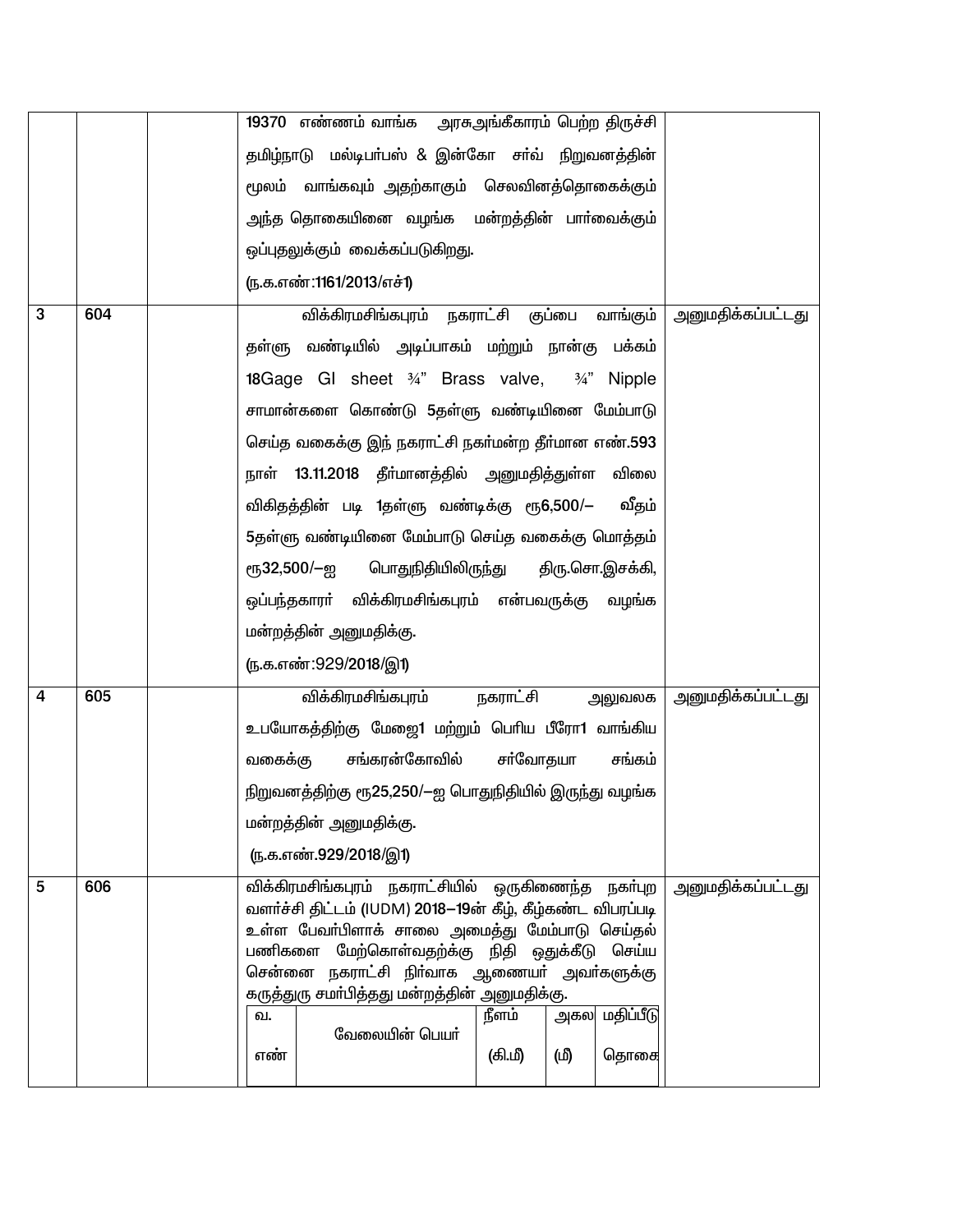|   |     |                                                     |                                                                                                                                                                                                                                                                                                                                                                                                                                                           |                 |                        | (ரூ                |                          |  |  |  |
|---|-----|-----------------------------------------------------|-----------------------------------------------------------------------------------------------------------------------------------------------------------------------------------------------------------------------------------------------------------------------------------------------------------------------------------------------------------------------------------------------------------------------------------------------------------|-----------------|------------------------|--------------------|--------------------------|--|--|--|
|   |     |                                                     |                                                                                                                                                                                                                                                                                                                                                                                                                                                           |                 |                        | இலட்சத்            |                          |  |  |  |
|   |     |                                                     |                                                                                                                                                                                                                                                                                                                                                                                                                                                           |                 |                        |                    |                          |  |  |  |
|   |     | $\mathbf{1}$                                        | வார்டு<br>3வது<br>மீனாட்சிபுரம்<br>மேலதெரு,<br>16வது<br>வாா்டு<br>காமாட்சி<br>அம்மன்கோவில் தெரு,<br>சத்திரம்<br>மாரியம்மன்கோவில்<br>தெரு,<br>உச்சிமேட்டுதெரு,<br>வாா்டு<br>17வது<br>மேட்டுதங்கம்மன்கோ<br>வில்<br>தெரு,<br>சுடலைமாடன் கோவில்<br>கீழதெரு, 19வது வார்டு<br>கம்பளத்தாா்<br>ஒடை<br>முதல் கட்டபுளி மேட்டு<br>தெரு, 6வது<br>வார்டு<br>வடக்குமாடவீதி<br>முடுக்கு, 7வது வாா்டு<br>மருதையாபுரம்<br>தெரு,<br>சுப்பிரமணியசாமி<br>கோவில்<br>தெரு,10வது | 2.480           | 3.00,<br>3.60,<br>4.00 | தில்)<br>200.00    |                          |  |  |  |
|   |     |                                                     | வாா்டு<br>மருதம்மரம்<br>13வது<br>வாா்டு<br>தெரு<br>கோட்டைவிளைபட்டி<br>கீழதெரு மற்றும் 18வது<br>வாா்டு<br>அம்பாள்                                                                                                                                                                                                                                                                                                                                          |                 |                        |                    |                          |  |  |  |
|   |     |                                                     | ஆஸ்பத்திரி<br>தெரு,<br>பழைய ஆபீஸ்<br>தெரு<br>பேவா்பிளாக்சாலை<br>மேம்பாடு<br>அமைத்து<br>செய்தல்                                                                                                                                                                                                                                                                                                                                                            |                 |                        |                    |                          |  |  |  |
|   |     |                                                     |                                                                                                                                                                                                                                                                                                                                                                                                                                                           |                 |                        |                    |                          |  |  |  |
|   |     |                                                     | (ந.க.எண் 2148/2016/இ1)                                                                                                                                                                                                                                                                                                                                                                                                                                    |                 |                        |                    |                          |  |  |  |
| 6 | 607 |                                                     | விக்கிரமசிங்கபுரம்                                                                                                                                                                                                                                                                                                                                                                                                                                        | <u>நகராட்சி</u> |                        | விக்கிரமசிங்கபுரம் | <u>அனுமதிக்கப்பட்டது</u> |  |  |  |
|   |     | நகராட்சி Faecal sludge and Septage Management 2018- |                                                                                                                                                                                                                                                                                                                                                                                                                                                           |                 |                        |                    |                          |  |  |  |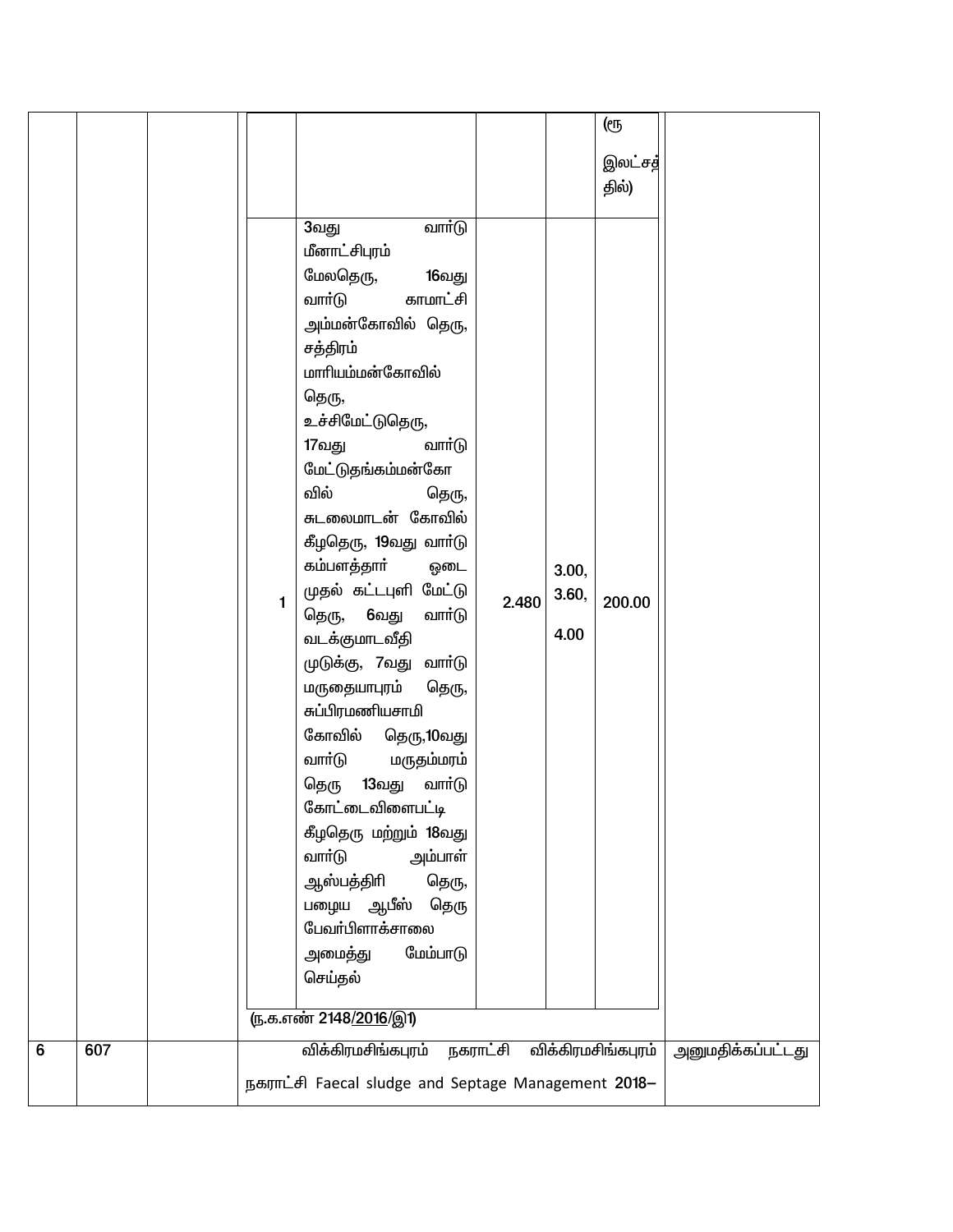| 19ன் கீழ் Faecal sludge Treatment plant அமைக்கும்                                                                                                                                                                                                                                                                                                                                    |
|--------------------------------------------------------------------------------------------------------------------------------------------------------------------------------------------------------------------------------------------------------------------------------------------------------------------------------------------------------------------------------------|
| பணிகள் மேற்கொள்ள மதிப்பீடு தயாா்செய்யும் பொருட்டு                                                                                                                                                                                                                                                                                                                                    |
| கீழ்கண்ட<br>விபரப்படி உள்ள<br>பணிகளுக்கு<br>மதிப்பீடு                                                                                                                                                                                                                                                                                                                                |
|                                                                                                                                                                                                                                                                                                                                                                                      |
| தயாா்செய்யும்<br>பொருட்டு 19.11.2018அன்று<br>வரப்பெற்ற                                                                                                                                                                                                                                                                                                                               |
| விலைப்புள்ளிகளின் ஒப்புநோக்கு பட்டியல் தயாா்செய்து                                                                                                                                                                                                                                                                                                                                   |
| விலைப்புள்ளி<br>கொடுத்துள்ள<br>Thiru<br>குறைவான                                                                                                                                                                                                                                                                                                                                      |
| A.Jeyapirakash கொடுத்துள்ள விலையினை மதிப்பீடு                                                                                                                                                                                                                                                                                                                                        |
| தயாா் செய்யும் வகைக்கு எடுத்து கொள்ள மன்றத்தின்                                                                                                                                                                                                                                                                                                                                      |
| அனுமதிக்கு                                                                                                                                                                                                                                                                                                                                                                           |
| S.M.                                                                                                                                                                                                                                                                                                                                                                                 |
| Thiru<br>Thiru<br>Constr<br>A.Je<br>SI.<br>R.Bala<br>uction,<br>Details of works<br>yapir<br><b>No</b><br>Sivant<br>murug<br>akas<br>hipura<br>an<br>h<br>m                                                                                                                                                                                                                          |
| Providing and                                                                                                                                                                                                                                                                                                                                                                        |
| fixing uPVC pipes<br>(Soil and waste<br>line) of required<br>diameter<br>conforming to I.S.-<br>13592, and I.S.-<br>4985 to withstand<br>continous internal<br>hydroulic pressure<br>of 6 kg/cm2<br>including<br>necessary fixtures<br>and fittings, such<br>as bends, tees,<br>single junctions,<br>double junctions<br>and joining with<br>rubber rings and<br>lubricants, on wall |
| by means of clips<br>or in ground<br>including<br>necessary<br>excavation, laying<br>refilling, trench                                                                                                                                                                                                                                                                               |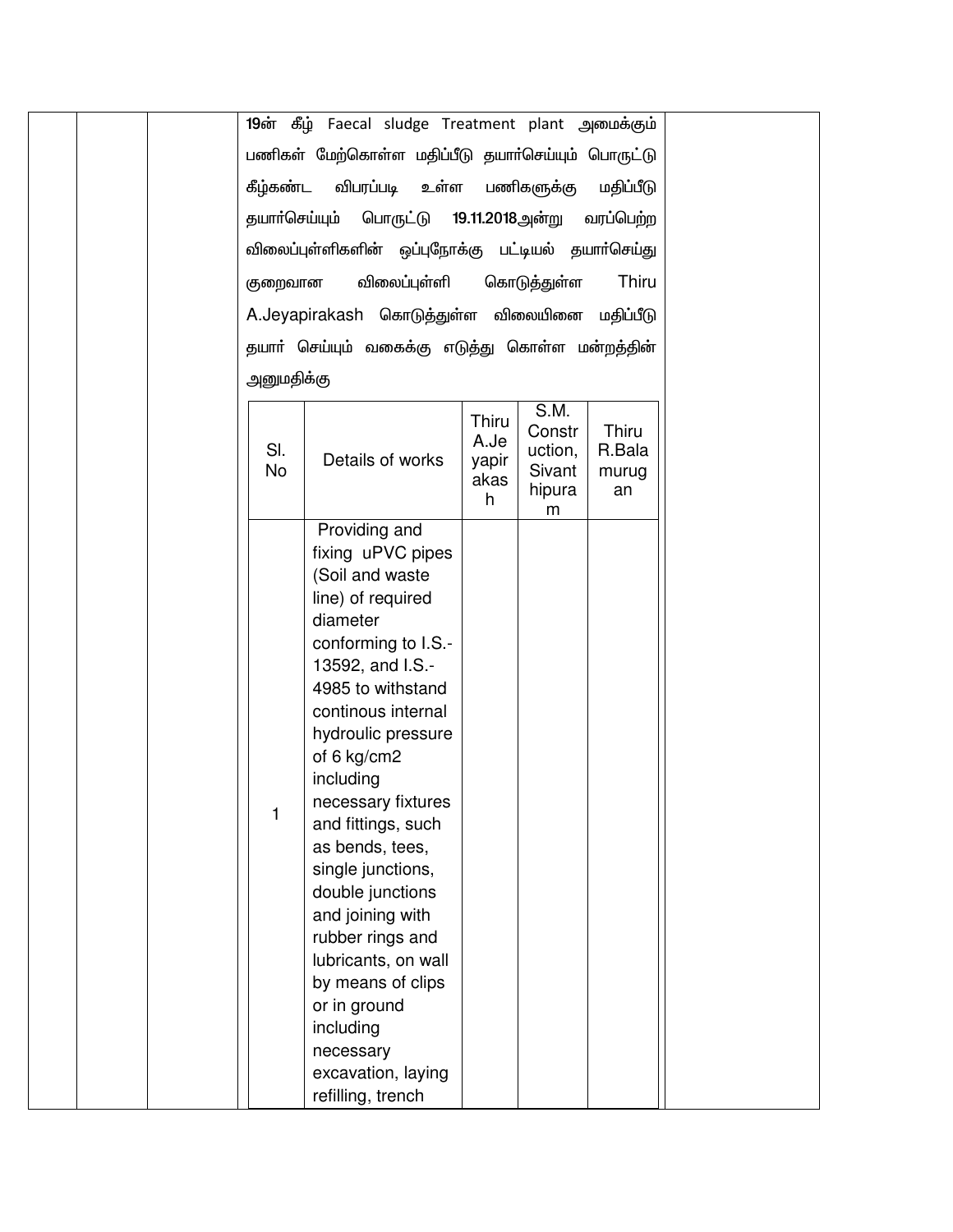|              | testing etc.<br>complete. (Prior<br>approval of<br>sample and brand<br>by Engineer in<br>charge is<br>necessary before<br>use.) |                |                       |                        |  |
|--------------|---------------------------------------------------------------------------------------------------------------------------------|----------------|-----------------------|------------------------|--|
|              | 6 inch dia UPVC<br>pipe                                                                                                         | 1130<br>.90    | 1221.0<br>$\mathbf 0$ | 1312.0<br>0            |  |
|              | 6 inch dia T piece                                                                                                              | 1018<br>.92    | 1100.0<br>0           | 1182.0<br>0            |  |
|              | 110mm PVC Tee<br>6kg Pr                                                                                                         | 1130<br>.90    | 1221.0<br>0           | 1312.0<br>$\mathbf{0}$ |  |
|              | 6 inch elbow                                                                                                                    | 649.<br>32     | 701.00                | 753.00                 |  |
|              | 110mm Dia UPVC<br>pipe                                                                                                          | 710.<br>90     | 768.00                | 825.00                 |  |
|              | <b>Perforated Pipes</b><br>$(110mm)$ dia)                                                                                       | 376.<br>10     | 406.00                | 436.00                 |  |
|              | 110mm dia UPVC<br>Elbow                                                                                                         | 380.<br>22     | 411.00                | 441.00                 |  |
|              | 110mm dia end<br>cap,                                                                                                           | 92.0<br>0      | 99.00                 | 107.00                 |  |
|              | 55mm dia inlet<br>pipe to the PGF                                                                                               | 420.<br>$00\,$ | 454.00                | 487.00                 |  |
|              | 0.11m dia, UPVC<br>air vent pipe with<br>vent cowls                                                                             | 696.<br>84     | 753.00                | 808.00                 |  |
|              | 110mm dia UPVC<br>Bend                                                                                                          | 438.<br>87     | 474.00                | 509.00                 |  |
| $\mathbf{2}$ | 4984/1995 for<br>Submersible<br>pump in Bore well<br>class PN 10.                                                               | 6000<br>0.00   | 64800.<br>00          | 69600.<br>00           |  |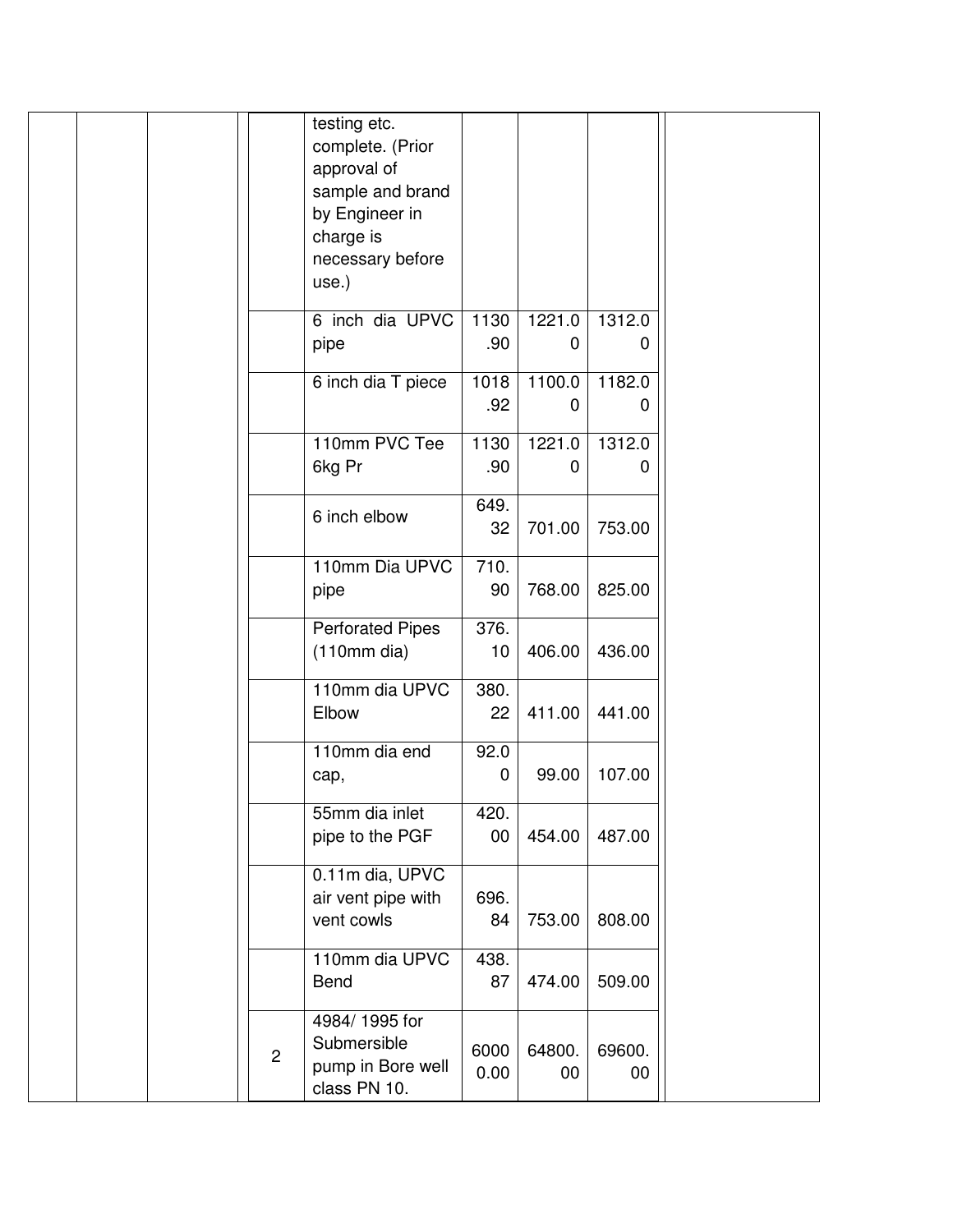|  |   | Supplying and                      |      |             |        |  |
|--|---|------------------------------------|------|-------------|--------|--|
|  |   | fixing in position                 |      |             |        |  |
|  |   | P.V.C. specials                    |      |             |        |  |
|  |   | such as plain                      |      |             |        |  |
|  |   | bend, door bend,                   |      |             |        |  |
|  |   | plain tee, door                    |      |             |        |  |
|  |   | tee, offsets, Y-                   |      |             |        |  |
|  |   |                                    |      |             |        |  |
|  |   | junction, plain or<br>with door of |      |             |        |  |
|  |   |                                    |      |             |        |  |
|  |   | various sizes best                 |      |             |        |  |
|  |   | quality confirming                 |      |             |        |  |
|  |   | to I.S.S and                       |      |             |        |  |
|  |   | providing                          |      |             |        |  |
|  |   | leakproof joints                   |      |             |        |  |
|  |   | including fixing to                |      |             |        |  |
|  |   | wall and giving                    |      |             |        |  |
|  |   | connection to the                  |      |             |        |  |
|  |   | P.V.C, soil stacks,                |      |             |        |  |
|  |   | dismadling the                     |      |             |        |  |
|  |   | brick masonry or                   |      |             |        |  |
|  |   | R.C.C. floor or                    |      |             |        |  |
|  |   | Roof slab and                      |      |             |        |  |
|  |   | redoing the                        |      |             |        |  |
|  |   | dismandled                         |      |             |        |  |
|  |   | portion to original                |      |             |        |  |
|  |   | condition etc.,                    |      |             |        |  |
|  |   | complete                           |      |             |        |  |
|  |   | complying with                     |      |             |        |  |
|  |   | standard                           |      |             |        |  |
|  |   | specifications.                    |      |             |        |  |
|  |   |                                    |      |             |        |  |
|  |   | Filter material for                |      |             |        |  |
|  |   | Anaerobic Filter                   |      |             |        |  |
|  |   | Providing and                      |      |             |        |  |
|  |   | laying Cinders as                  |      |             |        |  |
|  |   | a Filter Material In               | 2500 | 2750.0      | 2600.0 |  |
|  | 3 | AF as per the                      | 00.  | $\mathbf 0$ | 0      |  |
|  |   | instruction given<br>by the site   |      |             |        |  |
|  |   | engineer in                        |      |             |        |  |
|  |   | charge.                            |      |             |        |  |
|  |   |                                    |      |             |        |  |
|  |   | <b>Perforated Pipes</b>            | 376. | 390.00      | 395.00 |  |
|  | 4 | $(110mm)$ dia)                     | 10   |             |        |  |
|  |   | 6 inch perforated                  |      | 655.00      | 675.00 |  |
|  | 5 | pipe with 100                      | 650. |             |        |  |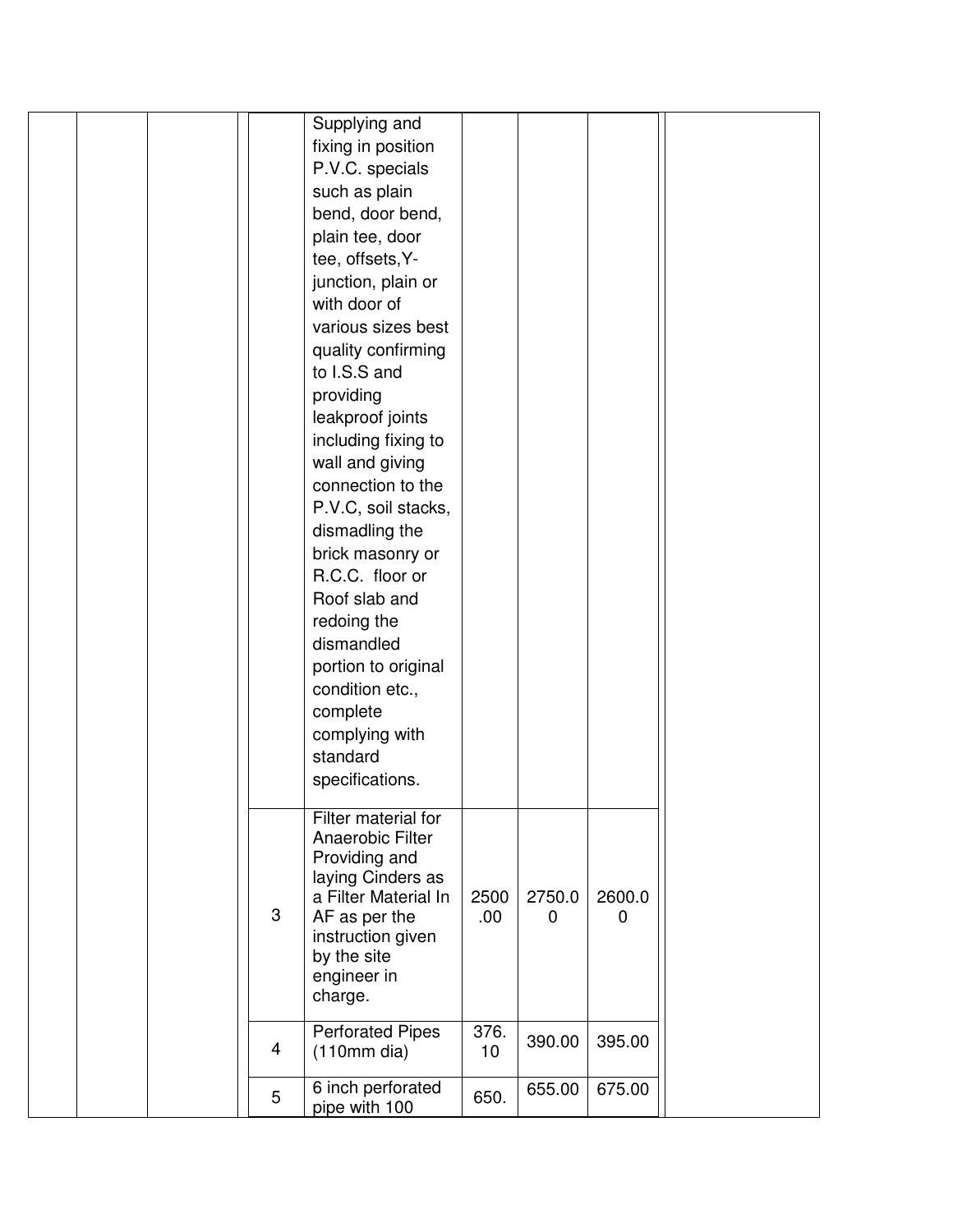|                | perforations at<br>0,45,90,135 and<br>180 degree per<br>metre length. Hole<br>dimensions in<br>excess of 10 mm<br>diameter                                                                         | 00                       |                       |                    |  |
|----------------|----------------------------------------------------------------------------------------------------------------------------------------------------------------------------------------------------|--------------------------|-----------------------|--------------------|--|
| 6              | Supply and fixing<br>of Stainless steel<br>Pipe including<br>cost and<br>conveyance of all<br>materials all<br>labour charges<br>and all other<br>incidental charges<br>there fore etc<br>complete |                          |                       |                    |  |
|                | 40mm dia                                                                                                                                                                                           | 643.<br>$00\,$           | 660.00                | 652.50             |  |
|                | 50mm dia                                                                                                                                                                                           | 845.<br>$00\,$           | 890.00                | 895.00             |  |
| $\overline{7}$ | Weld grill with<br>vertical slopping<br>5mm thick bar<br>placed at a<br>distance of 3cms<br>and dismensions<br>of 700mm x<br>600mm                                                                 | 2000<br>.00.             | 2050.0<br>$\mathbf 0$ | 2125.0<br>0        |  |
| 8              | Weld grill vertical<br>sloping 5mm thick<br>bar placed at a<br>distance of 1.5<br>cms and<br>dimensions of<br>700mm x 600mm                                                                        | 2000<br>.00              | 2050.0<br>0           | 2125.0<br>$\Omega$ |  |
| 9              | Supply,<br>installation and<br>commissioning of<br>solar powered<br>sludge pump (3<br>numbers) and<br>water pump (1<br>no.) of approved<br>make. Includes                                          | 3000<br>00.0<br>$\Omega$ | 31500<br>0.00         | 31150<br>0.00      |  |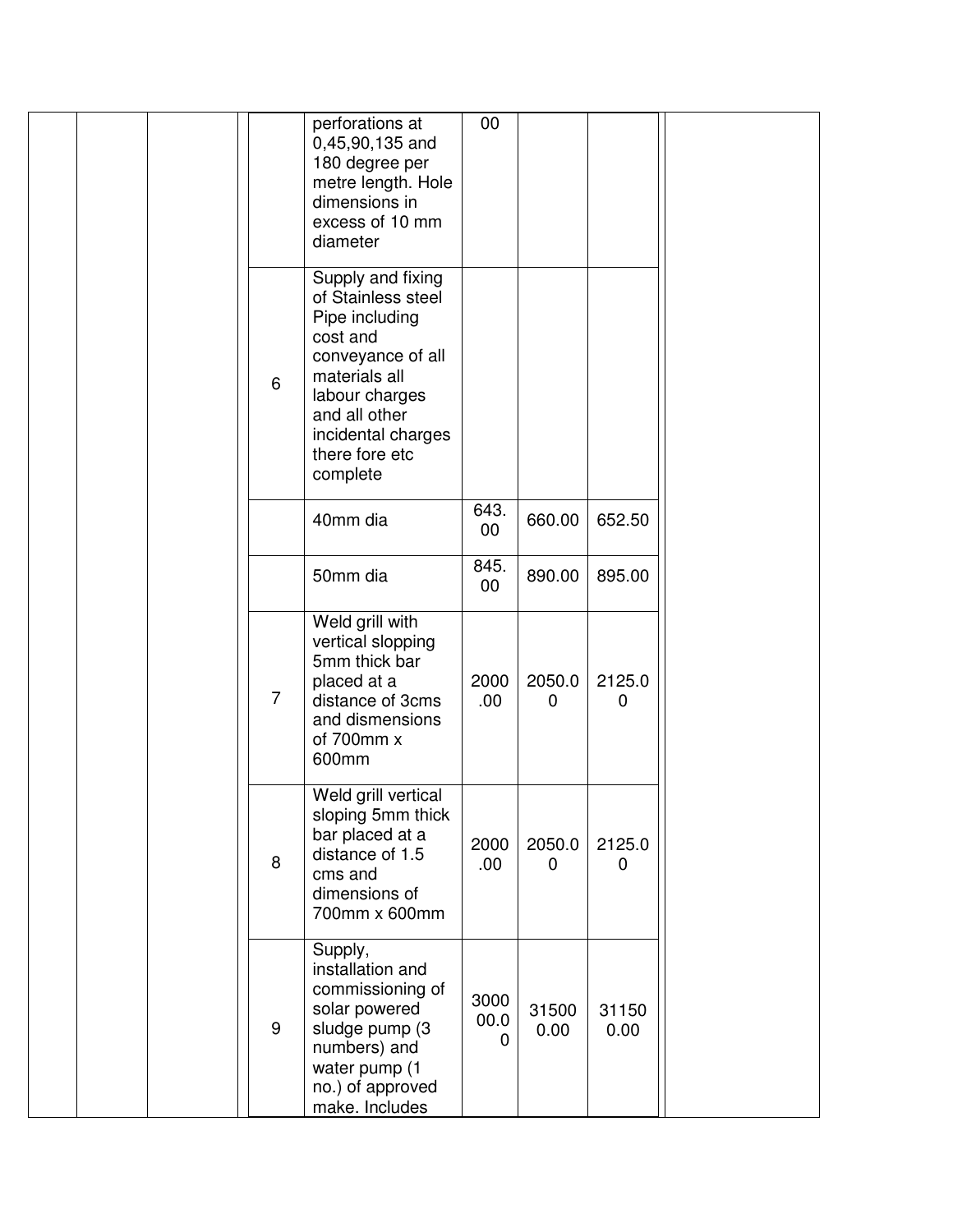|    | civil works,<br>fabrication work<br>for mounting the<br>pump, neccesary<br>plumbing with<br>manual flow<br>control valves,<br>non returnable<br>valves and spill<br>back<br>arrangement. (For<br>1 HP an<br>approximate cost<br>100,000 has been<br>taken)                                                                                                                                                                                  |                   |               |               |  |
|----|---------------------------------------------------------------------------------------------------------------------------------------------------------------------------------------------------------------------------------------------------------------------------------------------------------------------------------------------------------------------------------------------------------------------------------------------|-------------------|---------------|---------------|--|
| 10 | Supply and<br>installation of<br>control panel and<br>sensor for level<br>indication in the<br>tank and<br>additional sensor<br>for dry run<br>protection of the<br>pump, as per<br>specification of<br>the pump installed<br>as well as<br>Commissioning<br>the control panel<br>with safety<br>measurements.<br>Includes cost of<br>wiring, civil works<br>and others as<br>required for<br>installing and<br>commissioning<br>the system | 1937<br>0.00      | 20425.<br>00  | 20900.<br>00  |  |
| 11 | Supply of<br><b>Mechanised Tiller</b><br>and trailer of 1 ton<br>capacity for<br>loading,<br>unloading,<br>transportation of<br>dry sludge from<br>sludge drying bed<br>to the required                                                                                                                                                                                                                                                     | 2220<br>00.0<br>0 | 22600<br>0.00 | 22900<br>0.00 |  |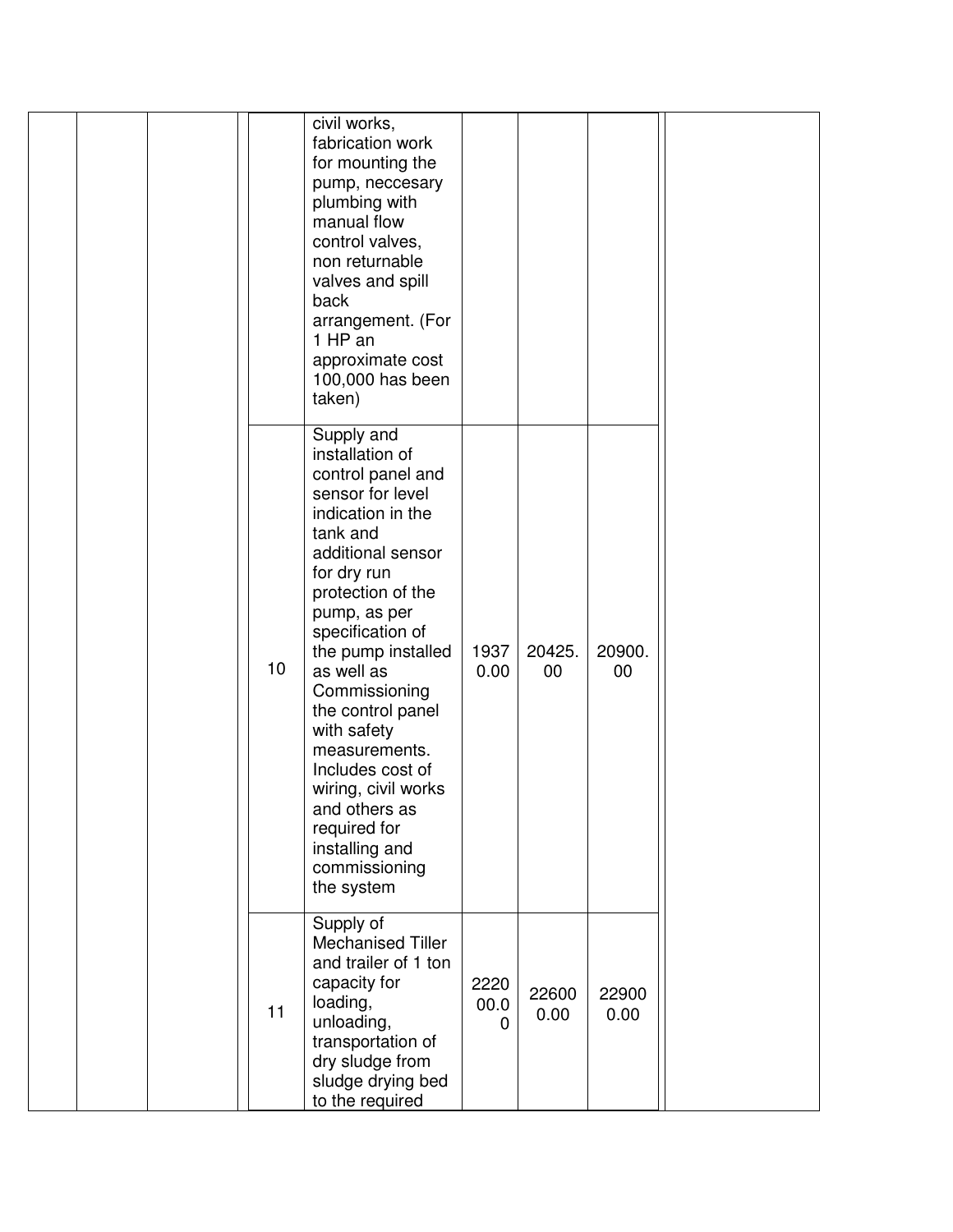|    | location.                                                                                                                                                                                                                                                                                                                                                                                                                                                                                                                                                                                                                                                                                               |              |              |                       |  |
|----|---------------------------------------------------------------------------------------------------------------------------------------------------------------------------------------------------------------------------------------------------------------------------------------------------------------------------------------------------------------------------------------------------------------------------------------------------------------------------------------------------------------------------------------------------------------------------------------------------------------------------------------------------------------------------------------------------------|--------------|--------------|-----------------------|--|
| 12 | 1995<br>4984/<br>for<br>Submersible<br>pump in Bore well<br>class PN<br>10.<br>Supplying<br>and<br>fixing in position<br>P.V.C.<br>specials<br>such<br>plain<br>as<br>bend, door bend,<br>plain tee,<br>door<br>tee, offsets, Y-<br>junction, plain or<br>with<br>door<br>of<br>various sizes best<br>quality confirming<br>LS.S<br>to<br>and<br>providing<br>leakproof<br>joints<br>including fixing to<br>wall and giving<br>connection to the<br>P.V.C, soil stacks,<br>dismadling<br>the<br>brick masonry or<br>R.C.C.<br>floor or<br>Roof slab<br>and<br>redoing<br>the<br>dismandled<br>portion to original<br>condition<br>etc.,<br>complete<br>with<br>complying<br>standard<br>specifications. | 6000<br>0.00 | 61250.<br>00 | 62300.<br>00          |  |
| 13 | Supply and fixing<br>of 65mm dia GI<br>pipe B class 3m<br>length light pole<br>1No<br>with<br>Ornamental fancy<br>single arm<br>with<br><b>MS</b><br>Base<br>plate<br>duly<br>welded<br>on<br>the<br>bottom<br>and<br>with<br>concreting                                                                                                                                                                                                                                                                                                                                                                                                                                                                | 9649<br>.60  | 10121.<br>00 | 9823.0<br>$\mathbf 0$ |  |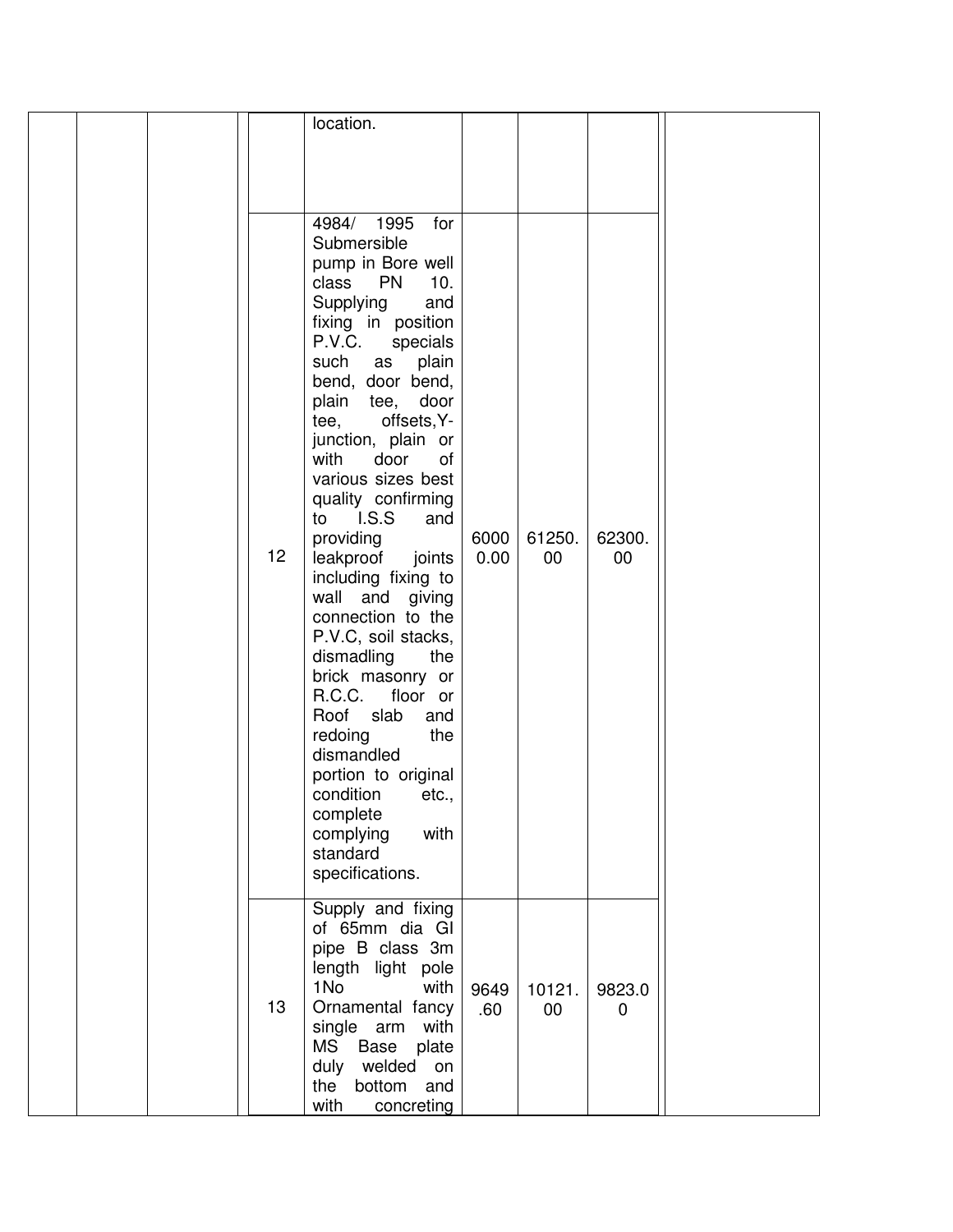|  |    | and constyruction<br>of<br>masonry<br>pedestal with fuse<br>unit<br>with angle<br>iron frame works<br>with<br>door,<br>lock<br>and<br>key<br>arrangements with<br>supply and fixing<br>of energy saver<br>30W LED Street<br>light fitting with<br>necessary<br>standard<br>with<br>accessories<br>complete set with<br>1No of rust proof<br>heavy PVC cable<br>joint<br>box<br>for<br>incoming<br>and<br>outgoing<br>power<br>cables<br>with<br>necessary size for<br>holding LED Light<br>Fitting on top of<br>the<br>pole<br>and<br>with<br>painting<br>aluminium<br>paint<br>etc complete as<br>standard<br>per<br>specifications and<br>as per instruction<br>of<br>the<br>Departmental<br>Officers. |            |        |        |  |
|--|----|----------------------------------------------------------------------------------------------------------------------------------------------------------------------------------------------------------------------------------------------------------------------------------------------------------------------------------------------------------------------------------------------------------------------------------------------------------------------------------------------------------------------------------------------------------------------------------------------------------------------------------------------------------------------------------------------------------|------------|--------|--------|--|
|  | 14 | Supply and fixing<br>of 2 X 16Sqmm<br>PVC armoured LT<br>UG cable in a<br>be<br>trench<br>to<br>excavated to a<br>depth of 0.75m<br>with<br>necessary<br>fillng<br>sand<br>to<br>0.15m thick and<br>refilling<br>with<br>excavated<br>earth<br>etc complete.                                                                                                                                                                                                                                                                                                                                                                                                                                             | 234.<br>65 | 241.00 | 239.00 |  |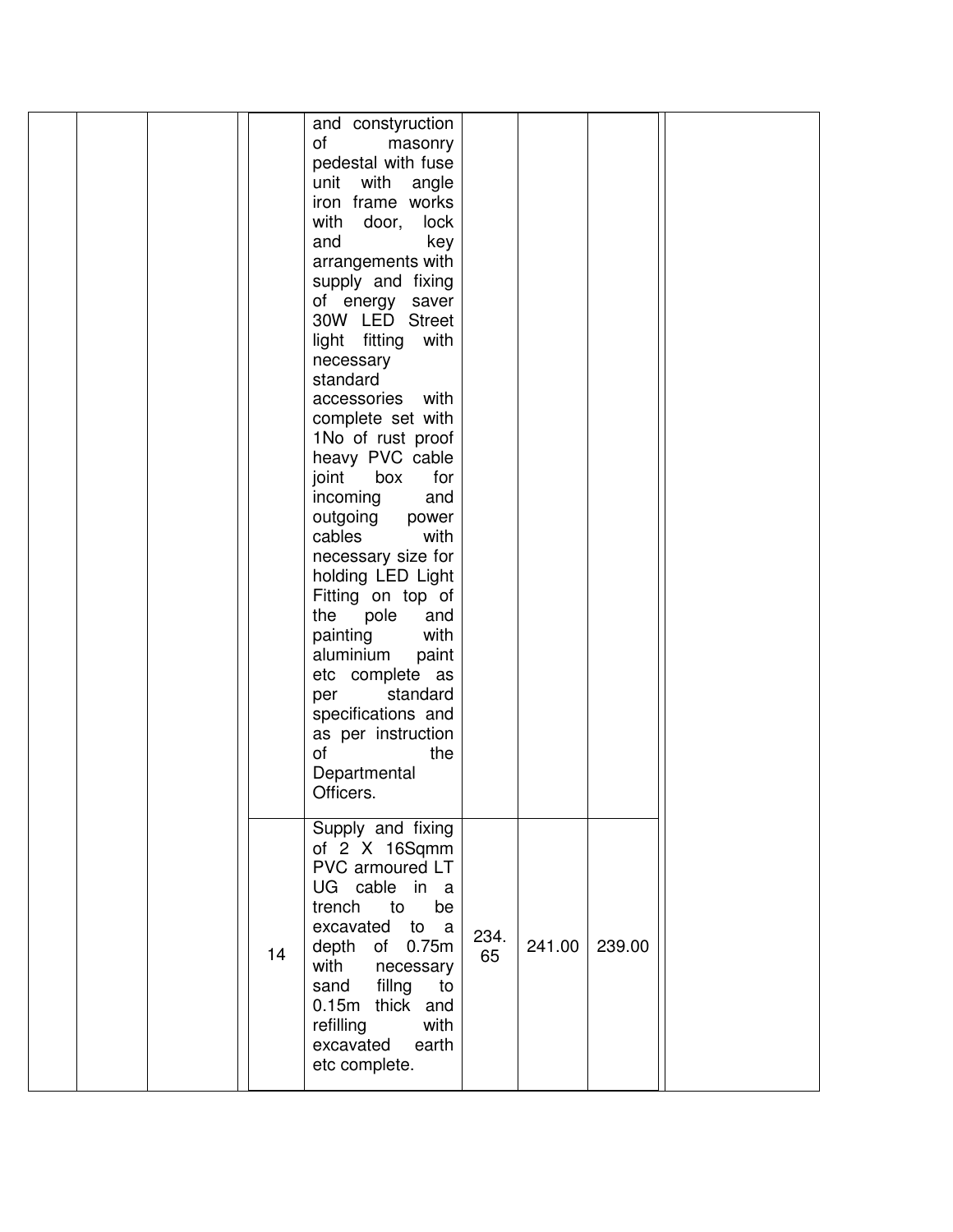| 15 | Supply and run of<br>2 X 6<br>Sqmm<br><b>PVC</b><br>(84/0.3)<br><b>SC</b><br>insulated<br>unsheathed<br>copper conductor<br>of 1100V grade on<br>7/20<br>GI<br>bearer<br>wire for service<br>connection mains.                                                                                                                                                                                                                                                                                                                                                                                                                                                                      | 117.<br>00     | 119.00       | 126.00       |  |
|----|-------------------------------------------------------------------------------------------------------------------------------------------------------------------------------------------------------------------------------------------------------------------------------------------------------------------------------------------------------------------------------------------------------------------------------------------------------------------------------------------------------------------------------------------------------------------------------------------------------------------------------------------------------------------------------------|----------------|--------------|--------------|--|
| 16 | Supply<br>and<br>of<br>delivery<br>Automatic On Off<br>timer switch box<br>with 24 X 7 Hrs<br>programmable<br>digital timer clock<br>40Amps<br>4Pole<br>contactor<br>with<br>220Volt<br>coil<br>63Amps Miniature<br>Circuit<br><b>Breaker</b><br>16Amps<br>neutral<br>link<br>fully<br>wired<br>with<br>fiber<br>glass<br>wire<br>10Amps<br>double<br>pole<br>Isolator<br>main<br>switch<br>63Amps<br>fuse carrier fully<br>wired<br>on<br>a<br>wooden board in a<br>zinc coated box<br>with lock and key<br>arrangements and<br>necessary<br>clamps,<br>angles<br>and bolt & nut etc<br>complete<br>with<br>service GI Pipe B<br>Class with clamp<br>and bolt, nut etc<br>complete | 2500<br>0.00   | 25600.<br>00 | 26852.<br>00 |  |
| 17 | Supply<br>and<br>of<br>delivery<br>63Amps 415 Volts<br>KIT KAT<br>fuse<br>carrier                                                                                                                                                                                                                                                                                                                                                                                                                                                                                                                                                                                                   | 405.<br>$00\,$ | 426.00       | 438.00       |  |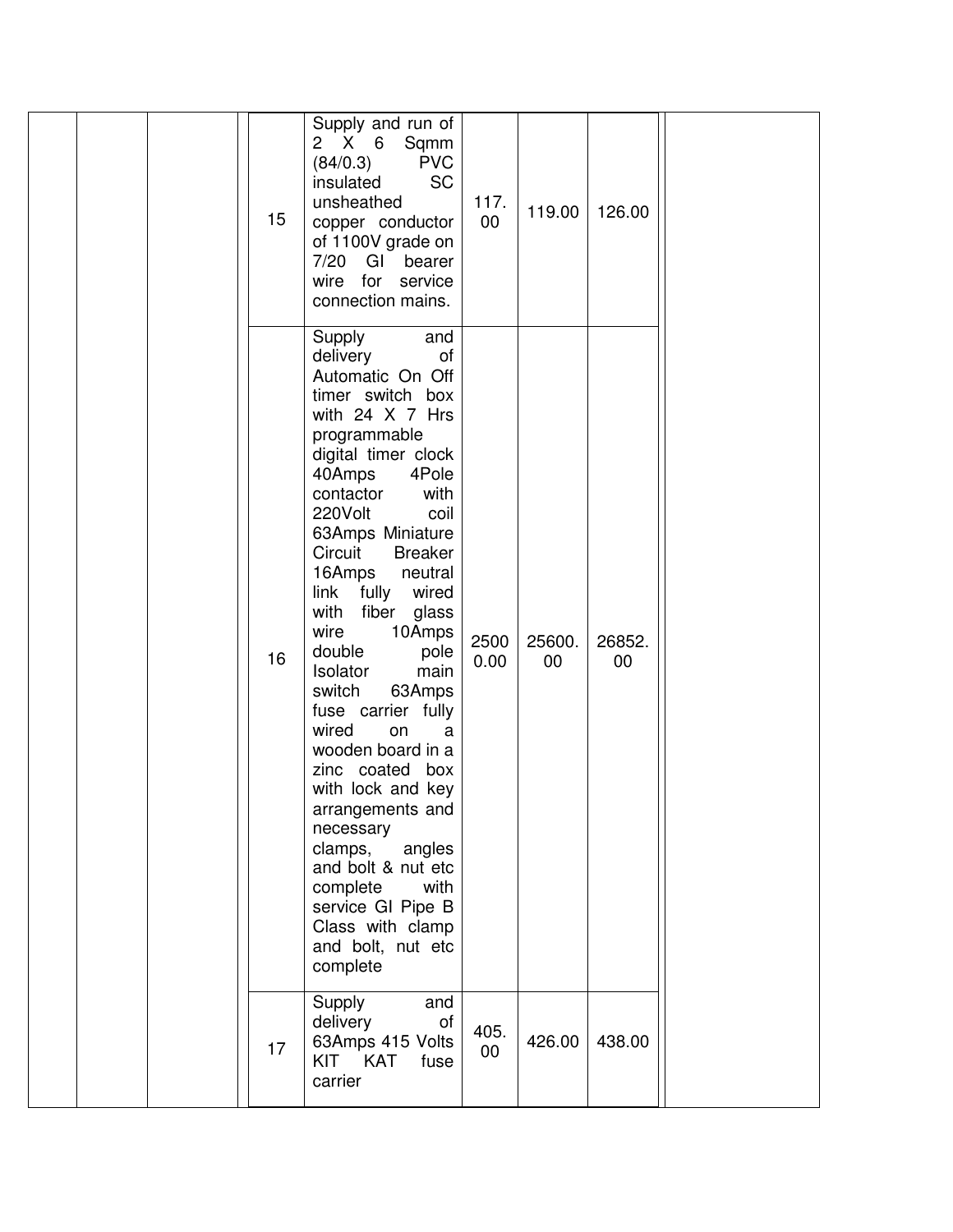|                |     |  | 18               | Supply and run of<br>1.5 Sqmm 2 core<br>1100V PVC round<br>sheated copper<br>power cable<br><u>ரு.க.எண்: 1962/2018/இ1)</u>                                                                                                                | 45.0<br>$\overline{0}$          | 46.00                                                                    | 45.50                                           |                          |
|----------------|-----|--|------------------|-------------------------------------------------------------------------------------------------------------------------------------------------------------------------------------------------------------------------------------------|---------------------------------|--------------------------------------------------------------------------|-------------------------------------------------|--------------------------|
| $\overline{7}$ | 608 |  |                  | விக்கிரமசிங்கபுரம் நகராட்சி பொதுநிதி 2018–                                                                                                                                                                                                |                                 |                                                                          |                                                 | <u>அனுமதிக்கப்பட்டது</u> |
|                |     |  |                  | 1918ன் கீழ் திருநெல்வேலி நகராட்சி நிர்வாக மண்டல<br>இயக்குநா்அலுவலக வளாகத்தில் கண்காணிப்பு கேமரா                                                                                                                                           |                                 |                                                                          |                                                 |                          |
|                |     |  |                  |                                                                                                                                                                                                                                           |                                 |                                                                          |                                                 |                          |
|                |     |  |                  | (CCTV) பொருத்தும் பணி<br>தயாா்செய்யும் பொருட்டு கீழ்கண்ட விபரப்படி                                                                                                                                                                        |                                 | மேற்கொள்ள                                                                | மதிப்பீடு<br>உள்ள                               |                          |
|                |     |  | பணிகளுக்கு       | மதிப்பீடு                                                                                                                                                                                                                                 | தயாா்செய்யும்                   |                                                                          | பொருட்டு                                        |                          |
|                |     |  |                  | 08.11.2018அன்று<br>வரப்பெற்ற                                                                                                                                                                                                              |                                 |                                                                          | விலைப்புள்ளிகளின்                               |                          |
|                |     |  | ஒப்புநோக்கு      | பட்டியல்                                                                                                                                                                                                                                  | தயாா்செய்து                     |                                                                          | குறைவான                                         |                          |
|                |     |  | விலைப்புள்ளி     | கொடுத்துள்ள Thiru A.Jeyapirakash                                                                                                                                                                                                          |                                 |                                                                          |                                                 |                          |
|                |     |  | கொடுத்துள்ள      | விலையினை மதிப்பீடு தயாா் செய்யும்                                                                                                                                                                                                         |                                 |                                                                          |                                                 |                          |
|                |     |  |                  | வகைக்கு எடுத்து கொள்ள மன்றத்தின் அனுமதிக்கு                                                                                                                                                                                               |                                 |                                                                          |                                                 |                          |
|                |     |  | SI.<br><b>No</b> | Description of<br>work                                                                                                                                                                                                                    | Thiru<br>A.Jeya<br>piraka<br>sh | SG<br>W<br><b>SYS</b><br><b>TEM</b><br>$\overline{\phantom{a}}$<br>Tirun | Ganes<br>h<br>Comp<br>uter,<br>Palaya<br>mcotta |                          |
|                |     |  |                  |                                                                                                                                                                                                                                           |                                 | elveli                                                                   | Ť                                               |                          |
|                |     |  | 1                | Supply, delivery and<br>errection of HD<br><b>BULLET CAMERA</b><br>2MP including cost,<br>conveyance of all<br>materials and all<br>labour charges and<br>all other incidental<br>charges therefore<br>etc complete<br>(including GST12%) | 64350                           | 6565<br>$\mathbf 0$                                                      | 62400                                           |                          |
|                |     |  | $\overline{2}$   | Supply, delivery and<br>errection of HD<br><b>DVR CHANNEL 16</b><br>including cost,<br>conveyance of all<br>materials and all<br>labour charges and<br>all other incidental                                                               | 25500                           | 3000<br>$\mathbf 0$                                                      | 25900                                           |                          |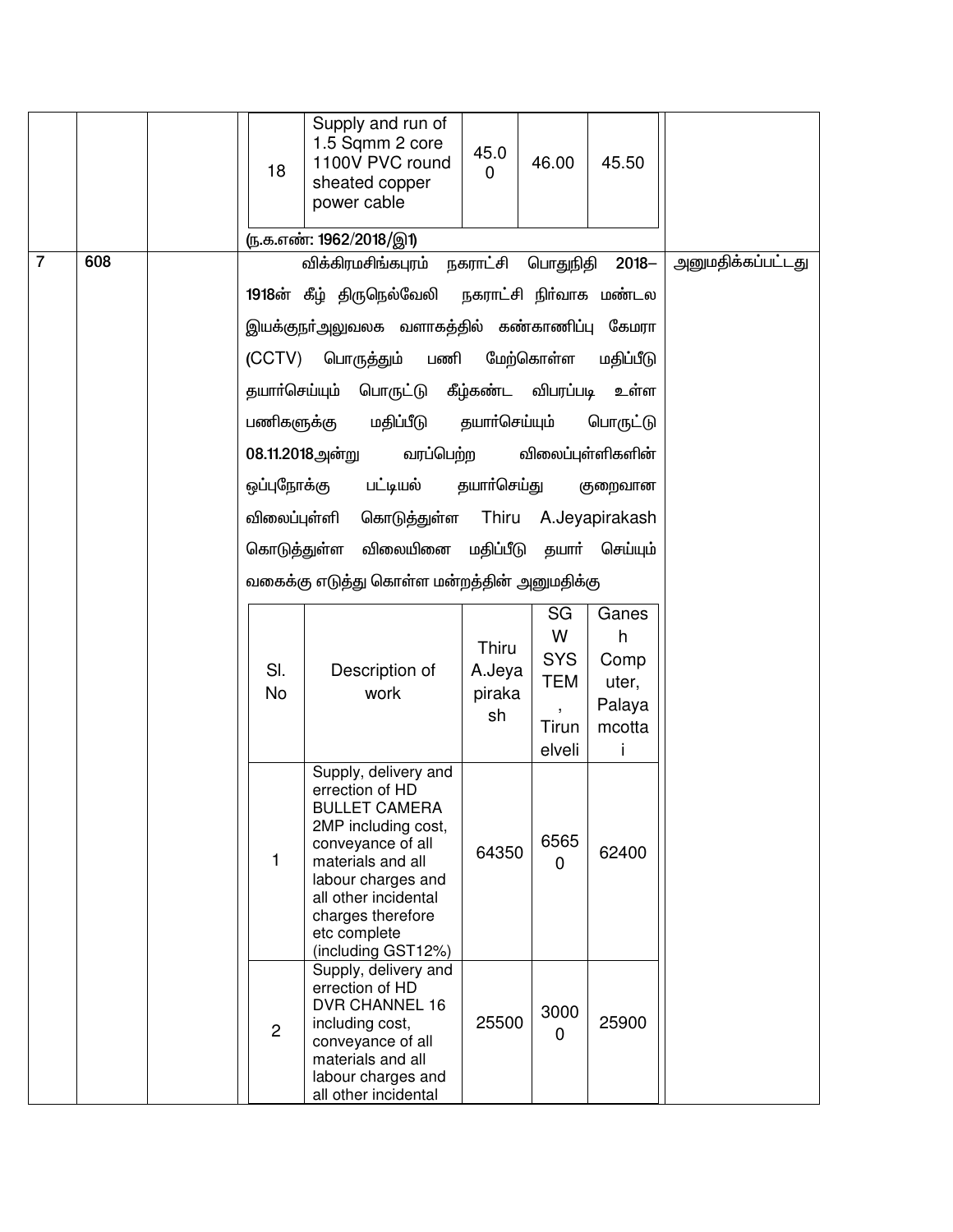|  |                | charges therefore<br>etc complete<br>(including GST12%)                                                                                                                                                                                        |       |                        |       |  |
|--|----------------|------------------------------------------------------------------------------------------------------------------------------------------------------------------------------------------------------------------------------------------------|-------|------------------------|-------|--|
|  | 3              | Supply, delivery and<br>errection of<br><b>CHANNEL SMPS</b><br>including cost,<br>conveyance of all<br>materials and all<br>labour charges and<br>all other incidental<br>charges therefore<br>etc complete                                    | 3000  | 5000                   | 4500  |  |
|  | $\overline{4}$ | (including GST12%)<br>Supply, delivery and<br>errection of 4DP<br>Hard disk including<br>cost, conveyance of<br>all materials and all<br>labour charges and<br>all other incidental<br>charges therefore<br>etc complete<br>(including GST12%) | 23000 | 3200<br>$\mathbf 0$    | 30050 |  |
|  | 5              | Supply, delivery and<br>errection of D-LINK<br>BOX including cost,<br>conveyance of all<br>materials and all<br>labour charges and<br>all other incidental<br>charges therefore<br>etc complete<br>(including GST12%)                          | 3800  | 4200                   | 3950  |  |
|  | 6              | Supply, delivery and<br>errection of SONY<br>LED TV 40 INCH<br>including cost,<br>conveyance of all<br>materials and all<br>labour charges and<br>all other incidental<br>charges therefore<br>etc complete<br>(including GST12%)              | 48500 | 5250<br>$\overline{0}$ | 50000 |  |
|  | $\overline{7}$ | Supply, delivery and<br>errection of Cable<br>with pipe including<br>cost, conveyance of<br>all materials and all<br>labour charges and<br>all other incidental<br>charges therefore<br>etc complete<br>(including GST12%)                     | 64500 | 7740<br>$\mathbf 0$    | 68800 |  |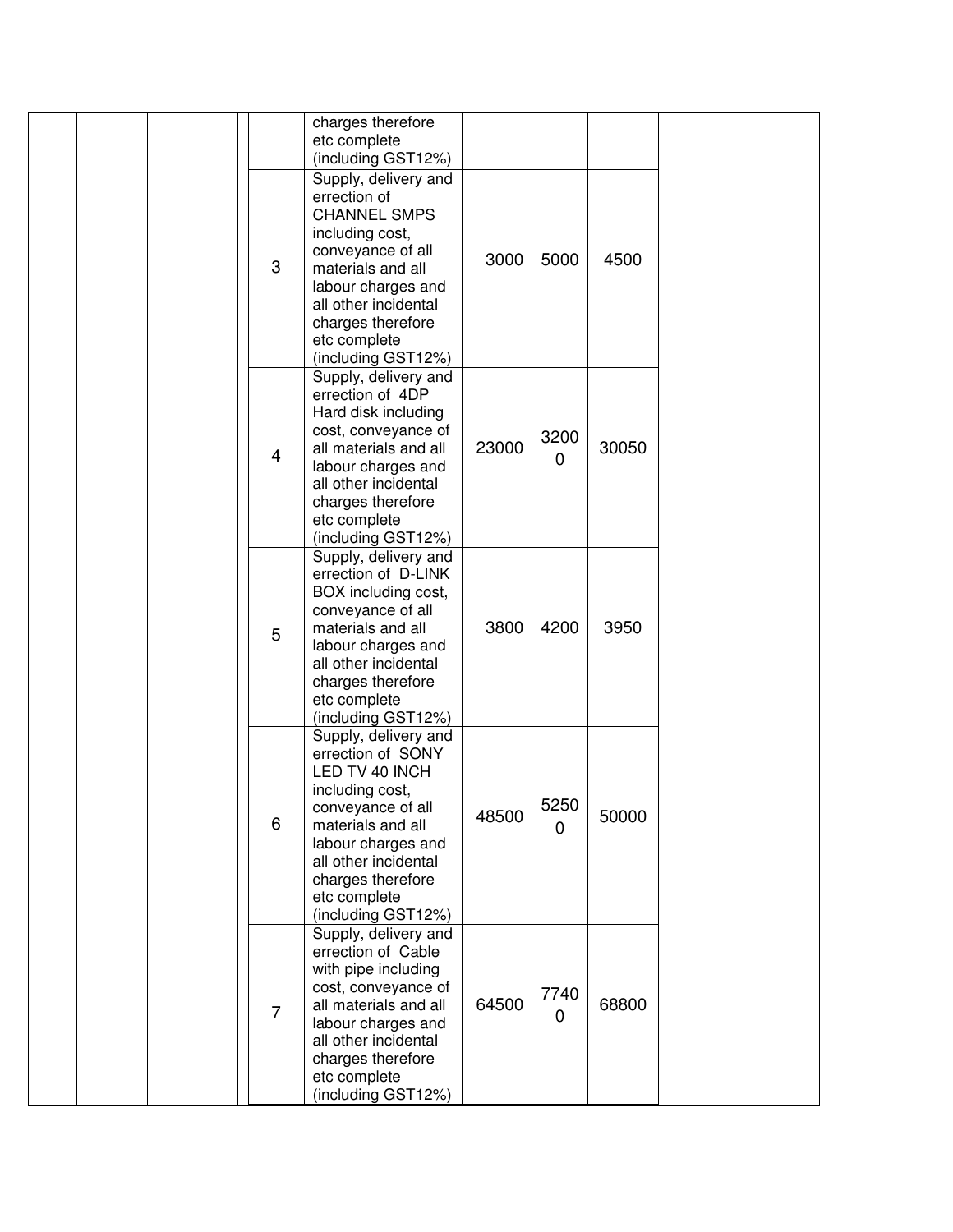|   |     | 8           | Supply, delivery and<br>errection of HP<br><b>WIRELESS</b><br>MOUSE including<br>cost, conveyance of<br>all materials and all<br>labour charges and<br>all other incidental<br>charges therefore<br>etc complete<br>(including GST12%)                             | 1520                  | 2020           | 2000           |                   |
|---|-----|-------------|--------------------------------------------------------------------------------------------------------------------------------------------------------------------------------------------------------------------------------------------------------------------|-----------------------|----------------|----------------|-------------------|
|   |     | 9           | Supply, delivery and<br>errection of HTMA<br>cable and pipe<br>including cost,<br>conveyance of all<br>materials and all<br>labour charges and<br>all other incidental<br>charges therefore<br>etc complete<br>(including GST12%)<br><u>ரு.க.எண்: 929/2018/இ1)</u> | 1420                  | 2420           | 2350           |                   |
| 8 | 609 |             | விக்கிரமசிங்கபுரம்                                                                                                                                                                                                                                                 | நகராட்சி,             |                | நகராட்சி       | அனுமதிக்கப்பட்டது |
|   |     |             |                                                                                                                                                                                                                                                                    |                       |                |                |                   |
|   |     |             | அலுவலகத்தில் உள்ள கணினிகளுக்கு EPSON LX-310                                                                                                                                                                                                                        |                       |                |                |                   |
|   |     | <b>DOT</b>  | <b>MATRIX</b><br><b>PRINTER</b>                                                                                                                                                                                                                                    |                       | பிரிண்டர்கள்   | சப்ளை          |                   |
|   |     |             | 30.11.2018ம் தேதி அன்று வரப்பெற்ற விலைப்புள்ளிகளின்                                                                                                                                                                                                                |                       |                |                |                   |
|   |     |             | ஒப்பு நோக்கு பட்டியல் தயாா் செய்து குறைந்த விலைப்புள்ளி                                                                                                                                                                                                            |                       |                |                |                   |
|   |     | கொடுத்துள்ள |                                                                                                                                                                                                                                                                    | Pegasus,சேரன்மகாதேவி, |                | என்ற           |                   |
|   |     |             | நிறுவனத்தின்விலைப்புள்ளியை ஒப்புகொண்டு                                                                                                                                                                                                                             |                       |                | வேலை           |                   |
|   |     |             | உத்தரவு வேலை உத்திரவு வழங்க மன்றத்தின்  அனுமதிக்கு                                                                                                                                                                                                                 |                       |                |                |                   |
|   |     |             |                                                                                                                                                                                                                                                                    |                       | Roop           | Premi          |                   |
|   |     |             |                                                                                                                                                                                                                                                                    |                       | a              | er             |                   |
|   |     | வ.          |                                                                                                                                                                                                                                                                    | Pegasu                | Comp           | Syste          |                   |
|   |     | எ           | வேலை விபரம்                                                                                                                                                                                                                                                        | s                     | uters          | ms             |                   |
|   |     | ண்          |                                                                                                                                                                                                                                                                    | சேரன்ம<br>காதேவி      | திருௌ<br>நல்வே | திருௌ<br>நல்வே |                   |
|   |     |             |                                                                                                                                                                                                                                                                    |                       | லி             | லி             |                   |
|   |     |             | விக்கிரமசிங்கபுரம்                                                                                                                                                                                                                                                 |                       |                |                |                   |
|   |     |             | நகராட்சி                                                                                                                                                                                                                                                           |                       |                |                |                   |
|   |     | 1           | அலுவலகத்தில்                                                                                                                                                                                                                                                       | ரூ                    | ரூ             | ரூ             |                   |
|   |     |             | உள்ள                                                                                                                                                                                                                                                               | $9,450/-$             | 10,000         | 9,850/         |                   |
|   |     |             | கணினிகளுக்கு                                                                                                                                                                                                                                                       |                       | $\sqrt{}$      |                |                   |
|   |     |             | <b>EPSON</b><br>LX-310                                                                                                                                                                                                                                             |                       |                |                |                   |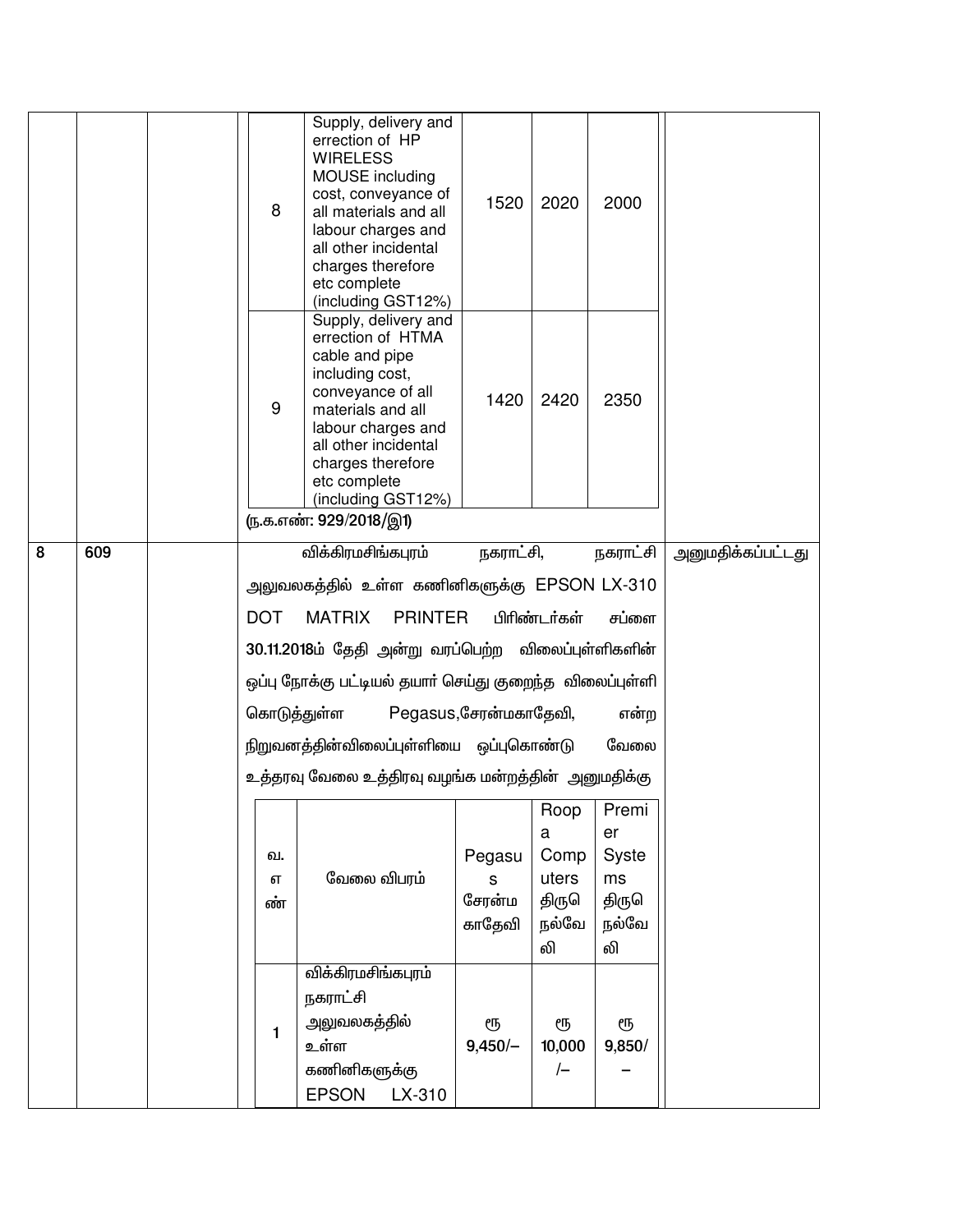|    |     | <b>MATRIX</b><br><b>DOT</b><br><b>PRINTER</b><br>பிரிண்டர்கள் சப்ளை<br>செய்தல் |                          |
|----|-----|--------------------------------------------------------------------------------|--------------------------|
|    |     | <u>ரு.க.எண்929/2018/இ1)</u>                                                    |                          |
| 9  | 610 | சென்னை<br>உயா்நீதிமன்றம் மதுரை<br>கிளையில்                                     | <u>அனுமதிக்கப்பட்டது</u> |
|    |     | எதிராக<br>இந்நகராட்சிக்கு<br>தாக்கல்<br>செய்யப்படும்                           |                          |
|    |     | வழக்குகளில் நகராட்சி சாா்பாக ஆஜராக வழக்கினை                                    |                          |
|    |     | நடத்திகொடுப்பதற்கு திரு.ஜே.லாரன்ஸ் வழக்கறிஞா் சட்ட                             |                          |
|    |     | அறை எண்79 சென்னை உயா்நீதிமன்றம் மதுரை கிளை                                     |                          |
|    |     | என்பவரை நகா்மன்ற வழக்கறிஞராக நியமிக்க மன்றத்தின்                               |                          |
|    |     | ஒப்புதலுக்கு வைக்கப்படுகிறது.                                                  |                          |
| 10 | 611 | அரசாணை எண் 73 நகராட்சி நிர்வாகம் மற்றும்                                       | <u>அனுமதிக்கப்பட்டது</u> |
|    |     | குடிநீா் வழங்கல் துறை நாள் 19.07.2018 மற்றும் அரசானை                           |                          |
|    |     | எண் 76 நகராட்சி நிர்வாகம் மற்றும் குடிநீர் வழங்கல் துறை                        |                          |
|    |     | 27.07.2018ன்படி<br>இந்நகராட்சியில்<br>நாள்<br>சொத்துவரி                        |                          |
|    |     | சீராய்வின்<br>பணிகள்<br>மேற்கொள்ள<br>சொத்துவரி                                 |                          |
|    |     | உரிமையாளா்கள் /குடியிருப்போா் /குத்தகைதாரா்களிடம்                              |                          |
|    |     | சுயமதிப்பீடு மற்றும் பூர்த்தி செய்து ஒப்படைக்க கோரி செத்தி                     |                          |
|    |     | மக்கள்<br>தொடர்பு<br>அலுவலா்<br>ஆணை<br>எண்                                     |                          |
|    |     | 334/2018/நாள்.25.10.2018ன்படி தினசரி நாளிதழ் விளம்பரம்                         |                          |
|    |     | செய்தமைக்கு மாலைமுரசு நாளிதழுக்கு விளம்பர கட்டணம்                              |                          |
|    |     | ரூ10,080/-க்கு மன்றத்தின் அனுமதிக்கு                                           |                          |
|    |     | (ந.க.எண்.2984/2018/அ1)                                                         |                          |
| 11 | 612 | விக்கிரமசிங்கபுரம் நகராட்சி வளாகத்தில்                                         | <u>அனுமதிக்கப்பட்டது</u> |
|    |     | உள்ள அம்மா உணவகத்தில் மூன்று அறைகளில் உள்ள                                     |                          |
|    |     | கிரைண்டாில்<br>மாற்றவும்,<br>பேரிங்<br>வயா்களை<br>உள்ள                         |                          |
|    |     | பழுதுகளை நீக்கவும், இ—சேவைமையத்தில் புதியதாக சீலிங்                            |                          |
|    |     | பேன் பொருத்தவும் விலைப்புள்ளி 01.10.2018 ம் தேதி அன்று                         |                          |
|    |     | வரப்பெற்ற<br>விலைப்புள்ளிகளின் ஒப்பு நோக்கு பட்டியல்                           |                          |
|    |     | தயாா் செய்து மன்றத்தின் முன் வைக்கப்படுகிறது.                                  |                          |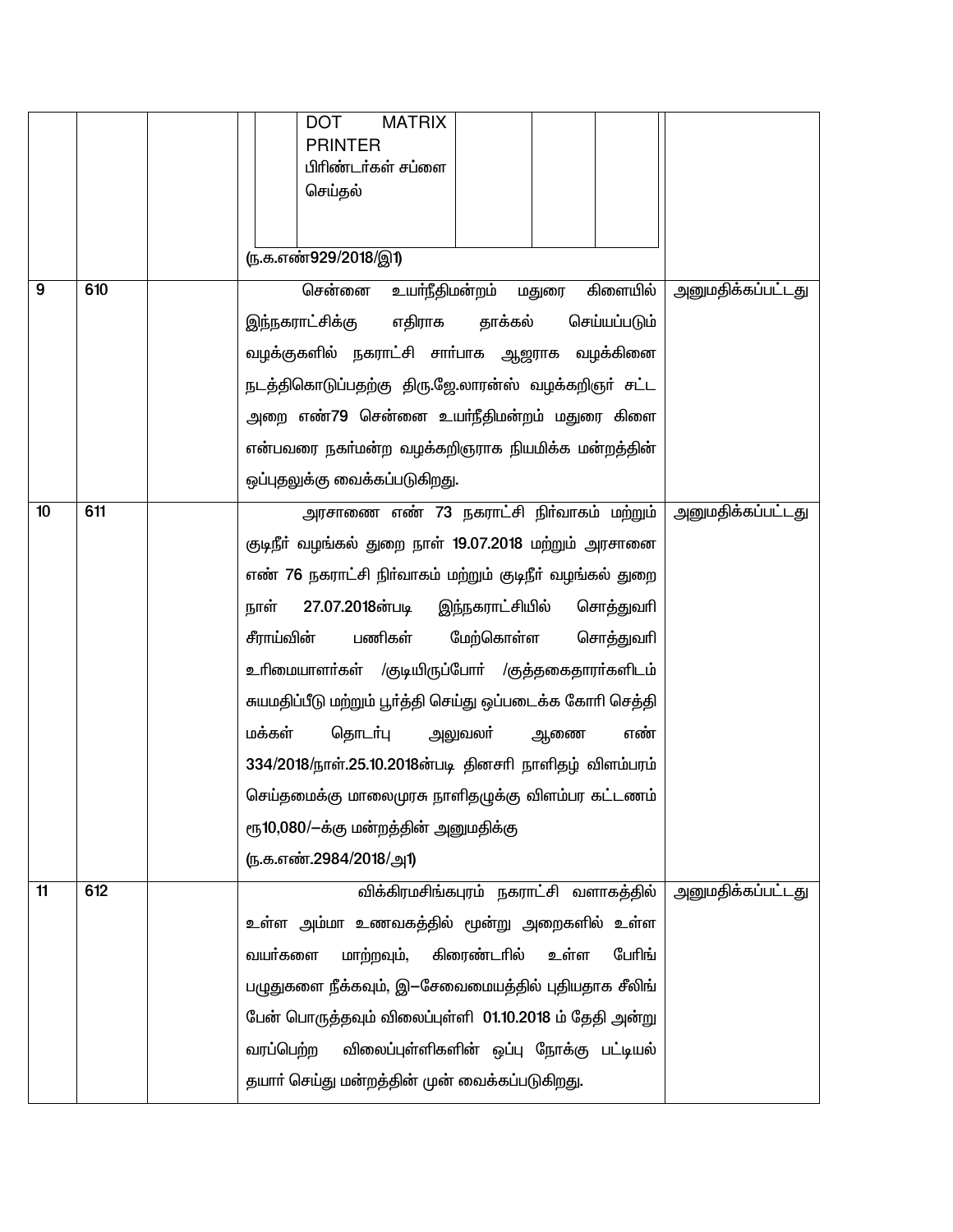|    |     | வ.<br>எ<br>ண் | வேலை விபரம்                                                                                                                                                                                                                                                                                                                                                                                                                                                                                                                                                                                                                                                                                                                                                                                                                                                                                                                                                                                                         | முருகன்<br>பிளம்பி<br>ங்ஒர்க்<br>ஸ்<br>அம்பாச<br>முத்திரம்                    | சங்கர்<br>எலெக்ட்<br>ரிக்கல்<br>ஸ்.<br>அம்பாச<br>முத்திரம் | $P$ .நாகூ<br>ர்மீரான்<br>அம்பா<br>சமுத்தி<br>ரம் |                   |
|----|-----|---------------|---------------------------------------------------------------------------------------------------------------------------------------------------------------------------------------------------------------------------------------------------------------------------------------------------------------------------------------------------------------------------------------------------------------------------------------------------------------------------------------------------------------------------------------------------------------------------------------------------------------------------------------------------------------------------------------------------------------------------------------------------------------------------------------------------------------------------------------------------------------------------------------------------------------------------------------------------------------------------------------------------------------------|-------------------------------------------------------------------------------|------------------------------------------------------------|--------------------------------------------------|-------------------|
|    |     | 1             | நகராட்சி<br>வளாகத்தில்<br>உள்ள<br>அம்மா<br>உணவகத்தில்<br>மூன்று<br>அறைகளில் உள்ள<br>வயா்களை மாற்றி<br>கிரைண்டரில்<br>பேரிங்<br>உள்ள<br>நீக்கி<br>பழுதுகளை<br>இசேவை<br>மையத்தில்<br>புதியதாக<br>சீலிங்பேன்                                                                                                                                                                                                                                                                                                                                                                                                                                                                                                                                                                                                                                                                                                                                                                                                           | <b>е</b> ҧ.14,00<br>$0/-$                                                     | <b>е</b> ђ.13,50<br>$0/-$                                  | <b>е</b> ђ.13,0<br>$00/-$                        |                   |
| 12 | 613 |               | பொருத்துதற்கு<br>விக்கிரமசிங்கபுரம்                                                                                                                                                                                                                                                                                                                                                                                                                                                                                                                                                                                                                                                                                                                                                                                                                                                                                                                                                                                 | நகராட்சியில்                                                                  |                                                            | ஒருகிணைந்த                                       | அனுமதிக்கப்பட்டது |
|    |     | பங்கு         | நகர்புற வளர்ச்சி திட்டம் (IUDM) 2018–19ன் கீழ், நகராட்சி<br>பகுதிகளில் (IUDM) 2018–19ன் கீழ்கண்ட விபரப்படி உள்ள<br>பேவா்பிளாக்சாலை அமைத்து மேம்பாடு செய்தல் பணிகளை<br>மேற்கொள்வதற்கு<br>நிதி<br>பணிமேற்கொள்வதற்கு நகராட்சிக்கு நிதி ஒதுக்கீடு கோரி<br>அனுப்பப்ட்ட பிரேரணையினை பாிசீலித்து அரசு முதன்ம <mark>ை</mark><br>செயலாளா், நகராட்சி நிா்வாகம் மற்றும் குடிநீா் வழகல் துறை<br>அவா்களின் தலைமையில் நடைபெற்ற IUDM திட்ட அனுமதி<br>வழங்கும் குழுவில் தங்கள் நகராட்சிக்கு சாலை பணிகளை<br>மேற்கொள்ள<br>கீழ்கண்டவாறு<br>செய்யப்பட்டுள்ளது. அதன்படி நகராட்சி பகுதிகளில்<br>கீழ்கண்ட விவரப்படியான சாலைபணிகள் மேற்கொள்ள<br>மன்றத்தின் அனுமதிக்கு.<br>மேலும் சென்னை நகராட்சிகள் நிர்வாக ஆணையர்<br>அவா்களின் செயல்முறை ஆணையில் ரூ2.00கோடி நிதி<br>ஒதுக்கப்பட்டதில், தமிழ்நாடு நகா்புற சாலை உட்கட்டமைப்பு<br>திட்டத்தின் கீழ் 75% நகராட்சி பங்குதொகையாக 25%<br>ரூ0.50கோடியும்<br>பகிா்ந்தளிக்கப்பட்டு நிா்வாக அனுமதி பெற மன்றத்தின்<br>பாா்வைக்கு,<br>அதன்<br>அடிப்படையில்<br>பங்குத்தொகை<br>பொதுநிதியில்<br>அனுமதிக்கும் | செய்து<br>ஒதுக்கீடு<br>என்ற அடிப்படையில்<br>நிதி<br>இந்நகராட்சி<br>செலவிடவும் |                                                            |                                                  |                   |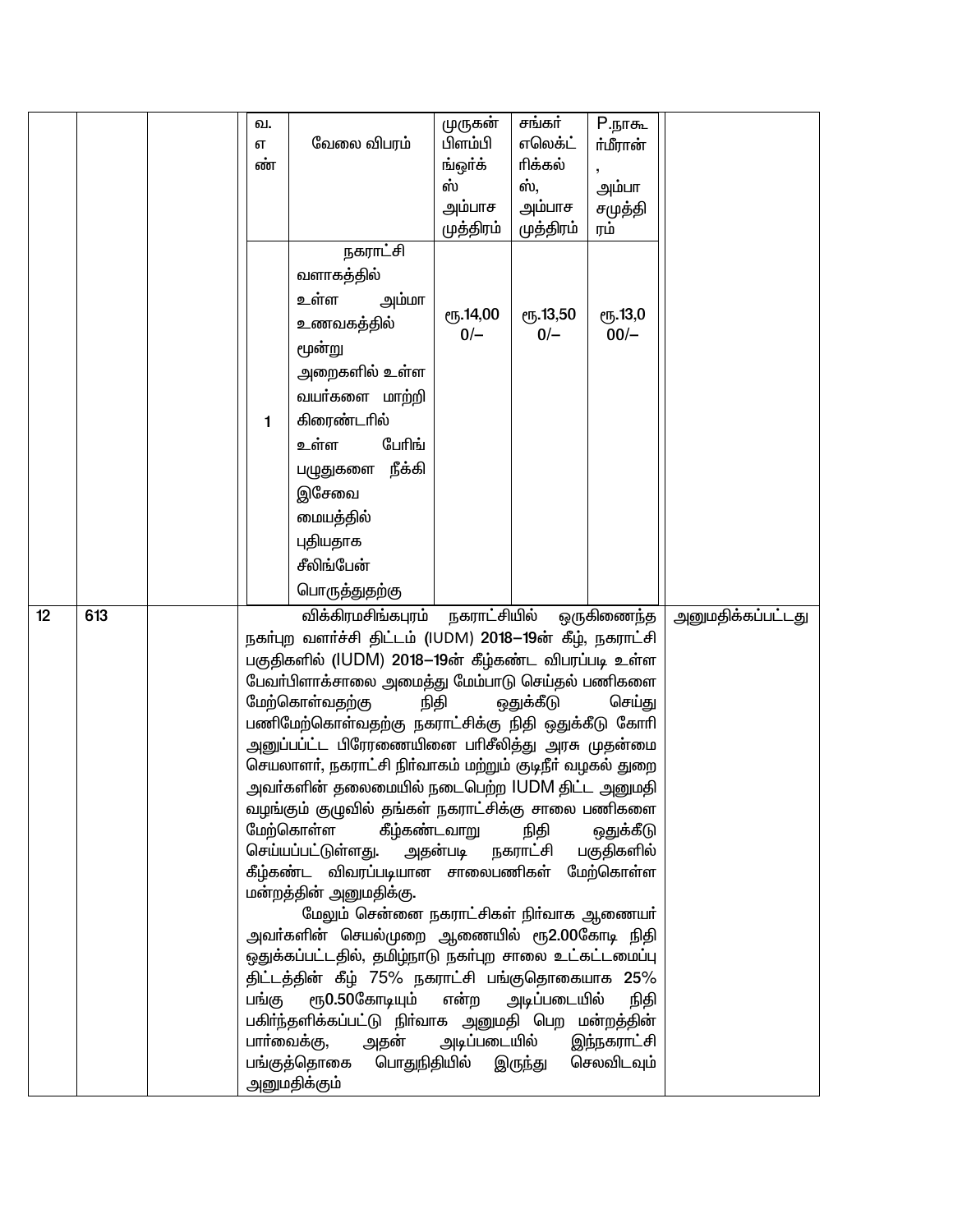| தொகை<br>அகலம் <br>வ.<br>நீளம்<br>வேலையின் பெயர்<br>ளு<br>(கி.மீ)<br>(மி<br>எண்<br>இலட்சத்<br>தில்)<br>வார்டு<br>3வது<br>மீனாட்சிபுரம்<br>மேலதெரு,<br>16வது<br>வார்டு<br>காமாட்சி<br>அம்மன்கோவில் தெரு,<br>சத்திரம்<br>மாரியம்மன்கோவில்<br>தெரு,<br>உச்சிமேட்டுதெரு,<br>17வது<br>வார்டு<br>மேட்டுதங்கம்மன்கோ<br>வில்<br>தெரு,<br>சுடலைமாடன் கோவில்<br>கீழதெரு, 19வது வாா்டு<br>3.00,<br>கம்பளத்தாா்<br>ஒடை<br>முதல் கட்டபுளி மேட்டு<br>2.480<br>200.00<br>$\mathbf{1}$<br>3.60,<br>தெரு, 6வது<br>வார்டு<br>வடக்குமாடவீதி<br>4.00<br>முடுக்கு, 7வது<br>வாா்டு<br>மருதையாபுரம்<br>தெரு,<br>சுப்பிரமணியசாமி<br>கோவில்<br>தெரு,10வது<br>வார்டு<br>மருதம்மரம்<br>13வது<br>வார்டு<br>தெரு<br>கோட்டைவிளைபட்டி<br>கீழதெரு மற்றும் 18வது<br>வார்டு<br>அம்பாள்<br>ஆஸ்பத்திரி<br>தெரு,<br>பழைய ஆபீஸ் தெரு<br>பேவா்பிளாக்சாலை<br>மேம்பாடு<br>அமைத்து |  |         |  |           |  |
|-----------------------------------------------------------------------------------------------------------------------------------------------------------------------------------------------------------------------------------------------------------------------------------------------------------------------------------------------------------------------------------------------------------------------------------------------------------------------------------------------------------------------------------------------------------------------------------------------------------------------------------------------------------------------------------------------------------------------------------------------------------------------------------------------------------------------------------------|--|---------|--|-----------|--|
|                                                                                                                                                                                                                                                                                                                                                                                                                                                                                                                                                                                                                                                                                                                                                                                                                                         |  |         |  | மதிப்பீடு |  |
| ரு.க.எண்.2148/2016/இ1)                                                                                                                                                                                                                                                                                                                                                                                                                                                                                                                                                                                                                                                                                                                                                                                                                  |  | செய்தல் |  |           |  |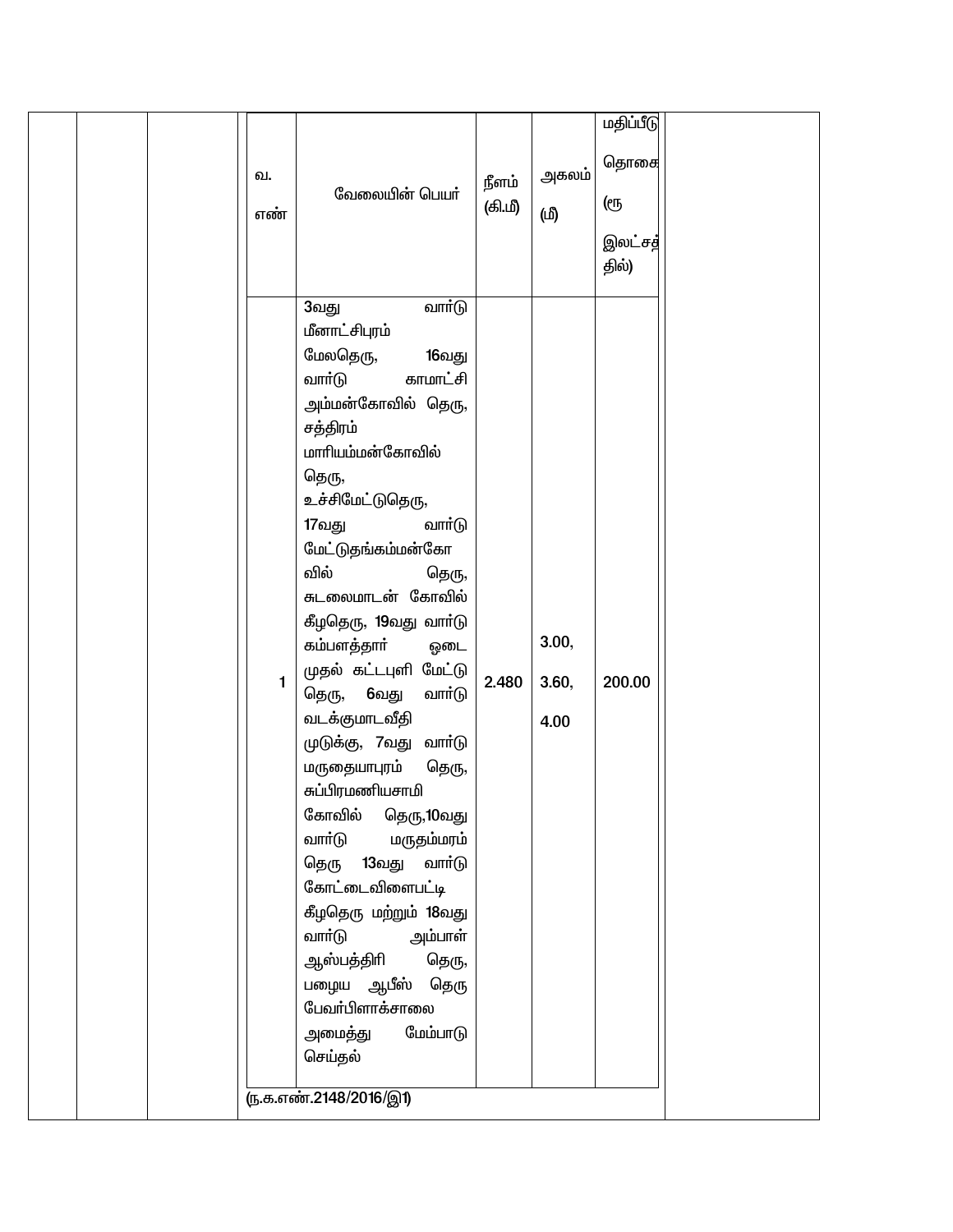| 13 | 614 |                | விக்கிரமசிங்கபுரம்      | நகராட்சி                                                            | 7வது                     | வாா்டு          | <u>அனுமதிக்கப்பட்டது</u> |
|----|-----|----------------|-------------------------|---------------------------------------------------------------------|--------------------------|-----------------|--------------------------|
|    |     | வாய்க்கால்     | கரை                     | மற்றும்<br>சாலை                                                     | 10வது                    | வார்டு          |                          |
|    |     |                | முதலியாா்மடம்           | மேலதெரு<br>தென்வடல்                                                 |                          | தார்சாலை        |                          |
|    |     |                |                         | அமைக்கும் பணியினை தேர்வு செய்தும், அப்பணிக்கு                       |                          |                 |                          |
|    |     |                |                         | நகராட்சி பொறியளர் அவர்களால் தயார்செய்யபட்ட மதிப்பீடு                |                          |                 |                          |
|    |     |                |                         | ரூ24.80இலட்சம் மன்றத்தின் பாா்வைக்கும் இப்பணியினை                   |                          |                 |                          |
|    |     | பொதுநிதியில்   |                         | இருந்து<br>மேற்கொள்ளவும் மன்றத்தின்                                 |                          |                 |                          |
|    |     | அனுமதிக்கும்   |                         |                                                                     |                          |                 |                          |
|    |     |                | (ந.க.எண்.929/2018/இ1)   |                                                                     |                          |                 |                          |
| 14 | 615 |                |                         | விக்கிரமசிங்கபுரம் நகராட்சியில் பொதுநிதி 2018—                      |                          |                 | <u>அனுமதிக்கப்பட்டது</u> |
|    |     |                |                         | 19ன் கீழ் உரக்கிடங்கு வடபுறம் உள்ள சாலை 1வது வார்டு                 |                          |                 |                          |
|    |     |                | அய்யனாா்குளம்           | பழத்தோட்டம்<br>சாலை                                                 |                          | <u>நுண்உரம்</u> |                          |
|    |     |                |                         | செயலாக்கமைய அணுகு சாலை மற்றும் 10வது வாா்டு                         |                          |                 |                          |
|    |     |                |                         | முதலியாா்மடம் தென்வடல் கீழதெரு தாா்சாலை அமைக்கும்                   |                          |                 |                          |
|    |     | பணியினை        |                         | தோ்வு செய்தும் அப்பணிக்கு                                           |                          | நகராட்சி        |                          |
|    |     | பொறியளா்       |                         | அவா்களால் தயாா்செய்யபட்ட                                            |                          | மதிப்பீடு       |                          |
|    |     |                |                         | ரூ24.90இலட்சம் மன்றத்தின் பாா்வைக்கும் இப்பணியினை                   |                          |                 |                          |
|    |     | பொதுநிதியில்   |                         | மேற்கொள்ளவும்<br>இருந்து                                            |                          | மன்றத்தின்      |                          |
|    |     | அனுமதிக்கும்   |                         |                                                                     |                          |                 |                          |
|    |     |                | (ந.க.எண்.929/2018/ இ 1) |                                                                     |                          |                 |                          |
| 15 | 616 |                |                         | விக்கிரமசிங்கபுரம் நகராட்சியில்                                     |                          | கீழ்கண்ட        | <u>அனுமதிக்கப்பட்டது</u> |
|    |     | விபரப்படி      | உள்ள                    | இடங்களில்                                                           | அப்பகுதி                 | வாழ்            |                          |
|    |     |                | பொதுமக்களின்            | கோரிக்கையின்                                                        |                          | அடிப்படையில்    |                          |
|    |     | புதிதாக        |                         | தெருமின் விளக்குகள்<br>அதற்கு ஆகும் செலவினத்தை பொதுநிதியில் இருந்து |                          | பொருத்தவும்     |                          |
|    |     |                |                         |                                                                     |                          |                 |                          |
|    |     | வ.             | வாா்டுஎ                 | மேற்கொள்ளவும் மன்றத்தின் அனுமதிக்கு.<br>தெருவின்பெயா்               | மின்                     | எண்             |                          |
|    |     | எ              | ண்                      |                                                                     | கம்ப                     | ணிக்            |                          |
|    |     | ண்             |                         |                                                                     | ம்                       | கை              |                          |
|    |     |                |                         |                                                                     | எண்                      |                 |                          |
|    |     | 1              | 13                      | வடமலை                                                               | E4,                      | 5               |                          |
|    |     |                |                         | சமுத்திரம்<br>முதல்                                                 | E6,<br>E <sub>10</sub> , |                 |                          |
|    |     |                |                         | முதலியாா்பட்டி<br>ரோடு                                              | S6,                      |                 |                          |
|    |     |                |                         |                                                                     | S7                       |                 |                          |
|    |     | $\overline{2}$ | $\mathbf{1}$            | அய்யனாா்குளம்                                                       | N <sub>1</sub>           | 9               |                          |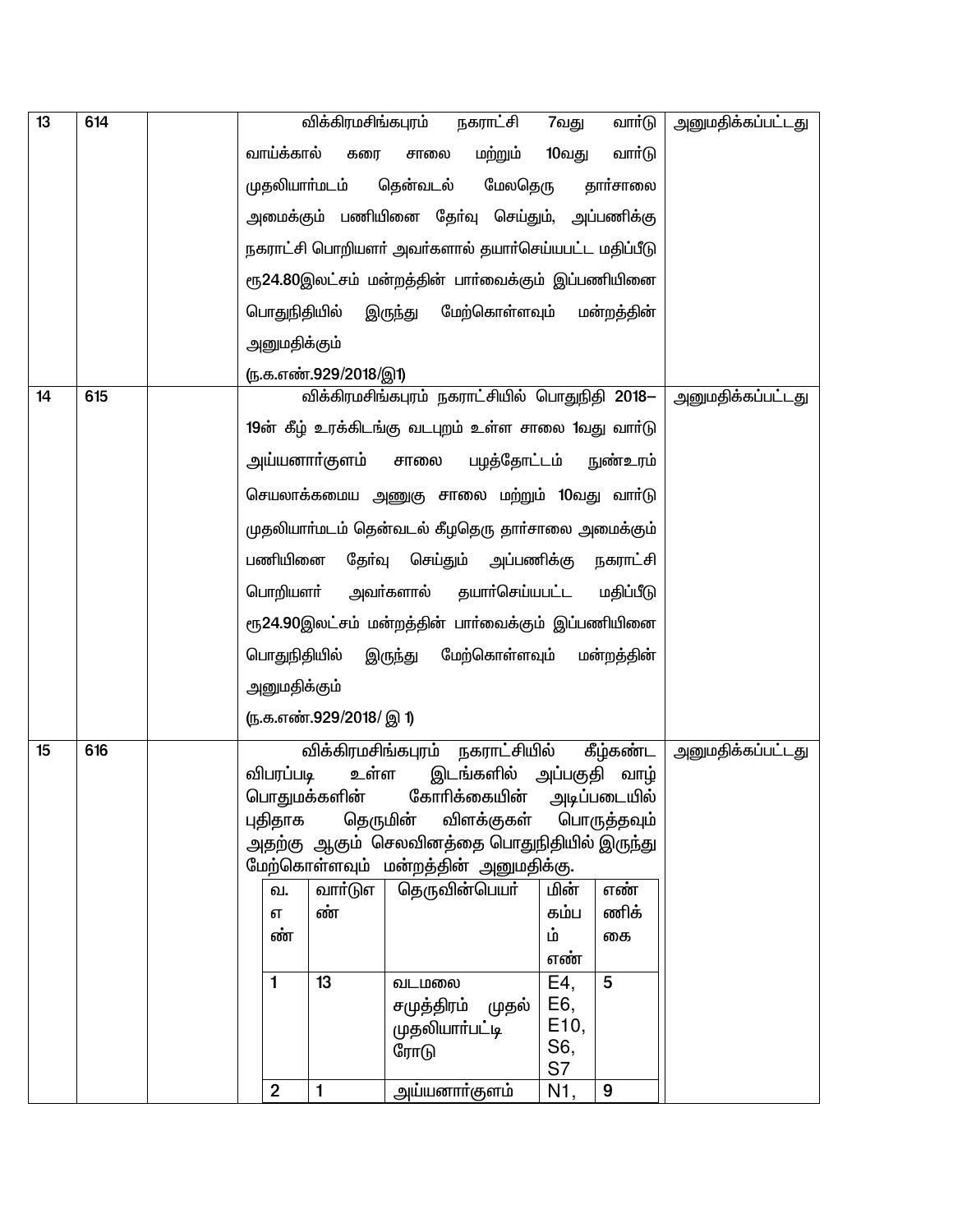|    |     |                |                    |                                                  | N5,               |                |                          |
|----|-----|----------------|--------------------|--------------------------------------------------|-------------------|----------------|--------------------------|
|    |     |                |                    |                                                  | N8,<br>N8/        |                |                          |
|    |     |                |                    |                                                  | 1,S4              |                |                          |
|    |     |                |                    |                                                  | , S2/             |                |                          |
|    |     |                |                    |                                                  | 1,S1              |                |                          |
|    |     |                |                    |                                                  | ,S6               |                |                          |
|    |     | 3              | 13                 | கோட்டைவிளைப்                                     | S8/1              | $\mathbf{3}$   |                          |
|    |     |                |                    | பட்டி ரோடு                                       | ,S9/              |                |                          |
|    |     |                |                    |                                                  | 1,S9<br>/3        |                |                          |
|    |     | $\overline{4}$ | 13                 | முதலியாா்பட்டி                                   | N1/               | 5              |                          |
|    |     |                |                    |                                                  | 1, N              |                |                          |
|    |     |                |                    |                                                  | 11,               |                |                          |
|    |     |                |                    |                                                  | N35               |                |                          |
|    |     |                |                    |                                                  | ,N4<br>2,N        |                |                          |
|    |     |                |                    |                                                  | 44                |                |                          |
|    |     | 5              | $\mathbf{1}$       | மேலகாந்திநகா்                                    | W81               | $\mathbf{1}$   |                          |
|    |     | $\overline{6}$ | 9                  | பொதிகையடி                                        | E8/1              | $\overline{2}$ |                          |
|    |     |                |                    |                                                  | ,E8/              |                |                          |
|    |     |                |                    |                                                  | $\overline{c}$    |                |                          |
|    |     | $\overline{7}$ | 17                 | கட்டபொம்மன்                                      | N1/<br>1          | $\mathbf{1}$   |                          |
|    |     | 8              | 10                 | காலணிரோடு<br>தாமிரபரணி நகர்,                     | $\overline{W}$ 40 | $\overline{2}$ |                          |
|    |     |                |                    | வாய்க்கால்கரை                                    | /1,6              |                |                          |
|    |     |                |                    |                                                  | 7/1               |                |                          |
|    |     | 9              | 12                 | வடக்கு                                           | <b>W47</b>        | $\mathbf{3}$   |                          |
|    |     |                |                    | அகஸ்தியா்புரம்                                   | ,W4               |                |                          |
|    |     |                |                    |                                                  | 9, W              |                |                          |
|    |     | 10             | 13                 |                                                  | 50<br>E37/        | $\overline{4}$ |                          |
|    |     |                |                    | வடமலைசமுத்திர<br>ம்                              | 1, E3             |                |                          |
|    |     |                |                    |                                                  | 7/2,              |                |                          |
|    |     |                |                    |                                                  | E41,              |                |                          |
|    |     |                |                    |                                                  | E39               |                |                          |
|    |     |                |                    | மொத்தம்                                          |                   | 35             |                          |
|    |     |                |                    | <u>ரு.க.எண்.929/2018/இ1)</u>                     |                   |                |                          |
| 16 | 617 |                | விக்கிரமசிங்கபுரம் | நகராட்சி                                         | 3வது              | வார்டு         | <u>அனுமதிக்கப்பட்டது</u> |
|    |     |                |                    | பன்னிமாடசாமி கோவில் தெரு சேனைத்தலைவா் பள்ளி      |                   |                |                          |
|    |     |                |                    | வடபுறம் மற்றும் வாய்கால் அருகே சின்டெக்ஸ் தொட்டி |                   |                |                          |
|    |     |                |                    |                                                  |                   |                |                          |
|    |     |                |                    | அமைக்கும் பணியினை தோ்வு செய்தும், அப்பணிக்கு     |                   |                |                          |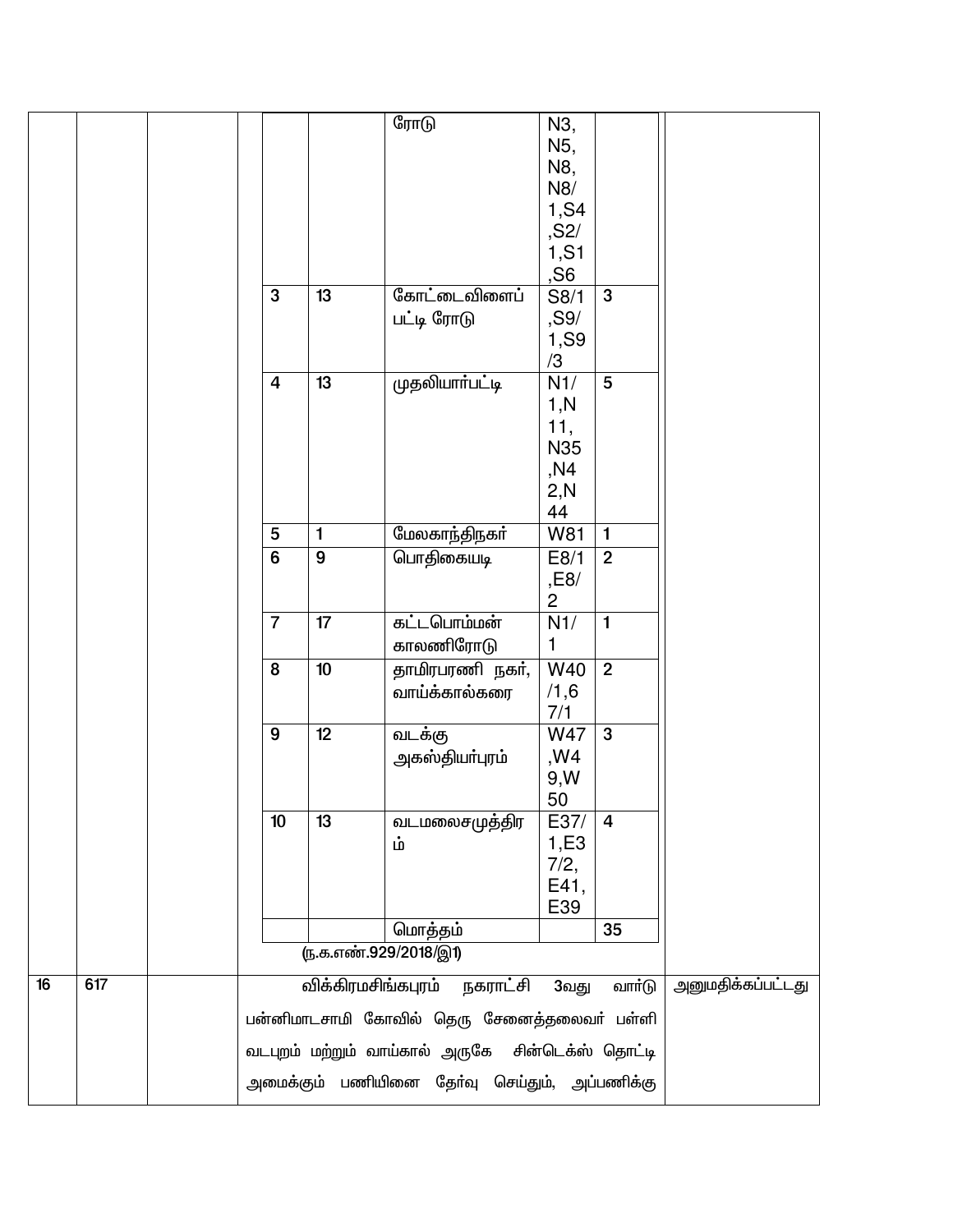|    |     | நகராட்சி பொறியாளா் அவா்களால் தயாா் செய்யப்பட்ட            |                          |
|----|-----|-----------------------------------------------------------|--------------------------|
|    |     | ரூ3.20இலட்சம் மன்றத்தின்<br>மதிப்பீடு<br>பாா்வைக்கும்     |                          |
|    |     | அனுமதிக்கும், இப்பணியினை குடிநீா்திட்ட<br>நிதியில்        |                          |
|    |     | இருந்து மேற்கொள்ளவும் அனுமதிக்கும்.                       |                          |
|    |     | (ந.க.எண்.929/2018/ இ 1)                                   |                          |
| 17 | 618 | நகராட்சி,<br>நகராட்சி<br>விக்கிரமசிங்கபுரம்               | <u>அனுமதிக்கப்பட்டது</u> |
|    |     | உரக்கிடங்கில் புதிதாக அமைக்கப்ப நுண் உரம் செயலாக்க        |                          |
|    |     | மையத்திற்கு தண்ணீா் வசதி மற்றும் மேம்பாட்டு பணிகள்        |                          |
|    |     | அமைக்கும் பணியினை தோ்வு செய்தும், அப்பணிக்கு              |                          |
|    |     | நகராட்சி பொறியாளா் அவா்களால் தயாா் செய்யப்பட்ட            |                          |
|    |     | மதிப்பீடு ரூ3.30இலட்சம் மன்றத்தின் பாா்வைக்கும்           |                          |
|    |     | அனுமதிக்கும், இப்பணியினை குடிநீா்திட்ட<br>நிதியில்        |                          |
|    |     | இருந்து மேற்கொள்ளவும் அனுமதிக்கும்.                       |                          |
|    |     | <u>(ந</u> .க.எண்.929/2018/ இ 1)                           |                          |
| 18 | 619 | திருநெல்வேலி நகராட்சி நிா்வாக மண்டல இயக்குநா்             | <u>அனுமதிக்கப்பட்டது</u> |
|    |     | நகராட்சி அவர்களின்<br>கடிதம் ந.க.எண். <b>158/2018</b> /B2 |                          |
|    |     | நாள்:24.09.2018ன்படி திருநெல்வேலி நிா்வாக<br>மண்டல        |                          |
|    |     | அலுவலகத்திற்கு கண்காணிப்பு<br>கேமிரா<br>இயக்குநா்         |                          |
|    |     | பொருத்தும் பணியினை தேர்வு செய்தும், அப்பணிக்கு            |                          |
|    |     | நகராட்சி பொறியாளா் அவா்களால் தயாா் செய்யப்பட்ட            |                          |
|    |     | ரூ2.40இலட்சம் மன்றத்தின் பாா்வைக்கும்<br>மதிப்பீடு        |                          |
|    |     | அனுமதிக்கும், இப்பணியினை பொது நிதியில் இருந்து            |                          |
|    |     | மேற்கொள்ளவும் அனுமதிக்கும்.                               |                          |
|    |     | ரு.க.எண்.929/2018/ இ 1)                                   |                          |
| 19 | 620 | விக்கிரமசிங்கபுரம்<br>நகராட்சி<br>வார்டு<br>13வது         | <u>அனுமதிக்கப்பட்டது</u> |
|    |     | கோட்டைவிளைபட்டியில் சுடுகாட்டில் ஆழ்குழாய் கிணறு          |                          |
|    |     | அமைக்கும் பணியினை தோ்வு செய்தும், அப்பணிக்கு              |                          |
|    |     | நகராட்சி பொறியாளா் அவா்களால் தயாா் செய்யப்பட்ட            |                          |
|    |     | ரூ0.60இலட்சம் மன்றத்தின் பார்வைக்கும்<br>மதிப்பீடு        |                          |
|    |     | இப்பணியினை குடிநீா்திட்ட<br>அனுமதிக்கும்,<br>நிதியில்     |                          |
|    |     | இருந்து மேற்கொள்ளவும் அனுமதிக்கும்.                       |                          |
|    |     | ந.க.எண்.929/2018/ இ 1)                                    |                          |
|    |     |                                                           |                          |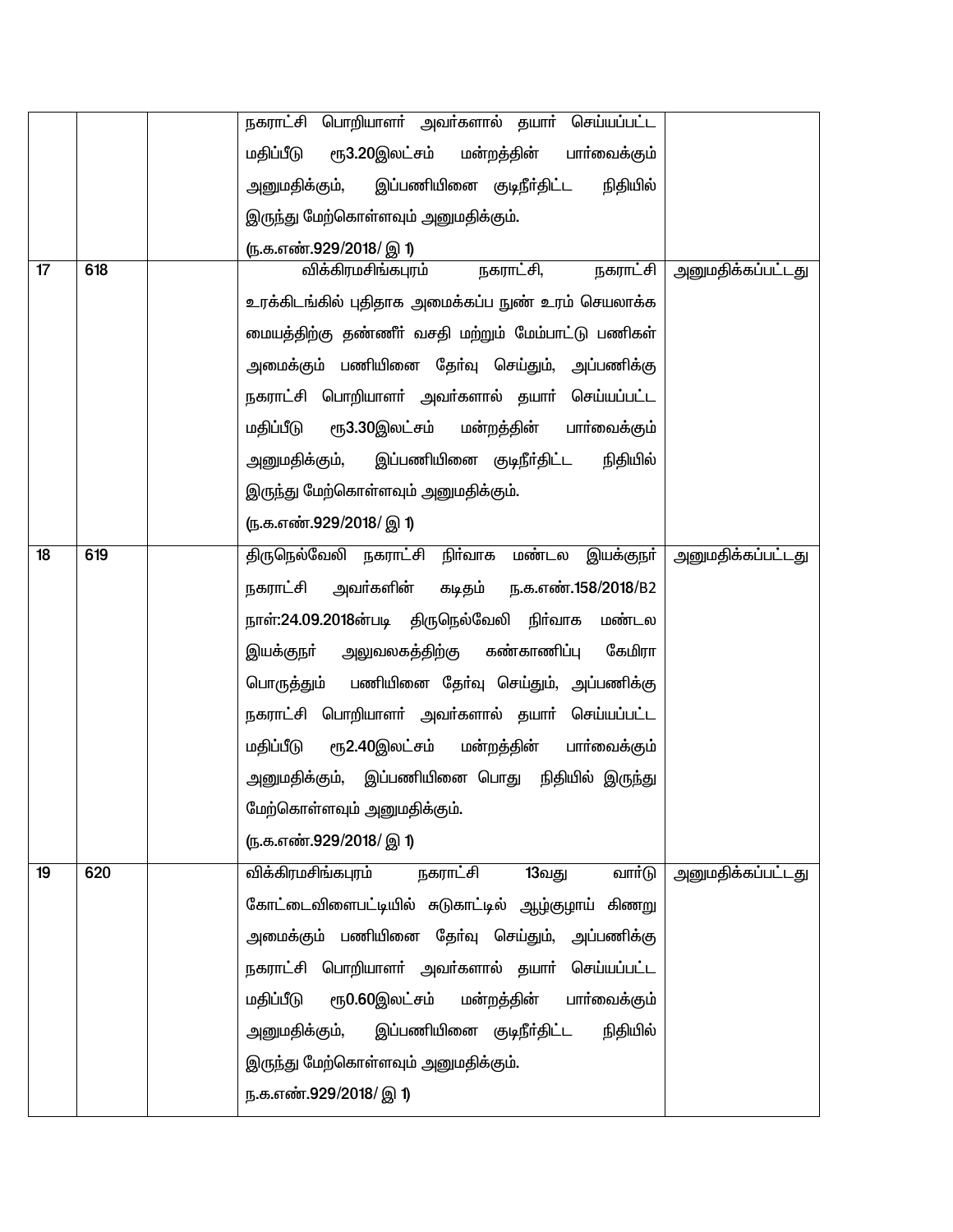| 20 | 621 |              | விக்கிரமசிங்கபுரம் நகராட்சியில் மூலதன மான்ய                                                                                                                                                                    |                                                                           |                                                 |                                                     | அனுமதிக்கப்பட்டது |
|----|-----|--------------|----------------------------------------------------------------------------------------------------------------------------------------------------------------------------------------------------------------|---------------------------------------------------------------------------|-------------------------------------------------|-----------------------------------------------------|-------------------|
|    |     |              | நிதி, இயக்குதல் மற்றும் பராமாிப்பு இடைவெளி நிரப்பும் நிதி                                                                                                                                                      |                                                                           |                                                 |                                                     |                   |
|    |     |              | (Capital Grant Fund and O&M Gap Filling Fund 2018-19)                                                                                                                                                          |                                                                           |                                                 |                                                     |                   |
|    |     |              | 2018–19ன் கீழ் வம்பளந்தான்பாறை நீர்தேக்க தொட்டியில்                                                                                                                                                            |                                                                           |                                                 |                                                     |                   |
|    |     |              | இருந்து அய்யனாா்குளம் விலக்கு வரை, வடக்குரதவீதி                                                                                                                                                                |                                                                           |                                                 |                                                     |                   |
|    |     |              | முதல் மீனாட்சிபுரம் நீா்தேக்க தொட்டி வரை, மங்கம்மாசாலை                                                                                                                                                         |                                                                           |                                                 |                                                     |                   |
|    |     |              | முதல் அகஸ்தியா்புரம் நீா்தேக்க தொட்டிவரை மற்றும்                                                                                                                                                               |                                                                           |                                                 |                                                     |                   |
|    |     |              | நீா்தேக்க<br>வம்பளந்தான்பாறை                                                                                                                                                                                   |                                                                           | தொட்டியில்                                      | இருந்து                                             |                   |
|    |     |              | முப்புடாதிஅம்மன்கோவில் தெரு வரை 6" DI பம்பிங் மெயின்                                                                                                                                                           |                                                                           |                                                 |                                                     |                   |
|    |     |              | குழாய் அமைக்கும் பணிக்கு Total station கருவி மூலம்                                                                                                                                                             |                                                                           |                                                 |                                                     |                   |
|    |     |              | Contour Level Survey செய்து வரைபடம் தயார் செய்ய                                                                                                                                                                |                                                                           |                                                 |                                                     |                   |
|    |     |              | 30.11.2018அன்று<br>வரப்பெற்ற                                                                                                                                                                                   |                                                                           |                                                 | விலைப்புள்ளிகளின்                                   |                   |
|    |     |              | ஒப்புநோக்கு<br>பட்டியல்                                                                                                                                                                                        | தயாா்செய்து                                                               |                                                 | குறைவான                                             |                   |
|    |     |              | விலைப்புள்ளி கொடுத்துள்ள SURIYA Constructions &                                                                                                                                                                |                                                                           |                                                 |                                                     |                   |
|    |     |              | Land Surveying, Sencottai நிறுவனத்திற்கு ரூ30,000/-                                                                                                                                                            |                                                                           |                                                 |                                                     |                   |
|    |     |              |                                                                                                                                                                                                                |                                                                           |                                                 |                                                     |                   |
|    |     |              | வழங்க மன்றத்தின் அனுமதிக்கு                                                                                                                                                                                    |                                                                           |                                                 |                                                     |                   |
|    |     | SI.<br>No    | Details of works                                                                                                                                                                                               | <b>SURIYA</b><br>Constru<br>ctions &<br>Land<br>Surveyin<br>g,<br>Sencott | Star<br>Const<br>ructio<br>ns,<br>Vada<br>karai | <b>GEO</b><br>Land<br>Surve<br>ys,<br>Senc<br>ottai |                   |
|    |     |              |                                                                                                                                                                                                                | ai                                                                        |                                                 |                                                     |                   |
|    |     | $\mathbf{1}$ | வம்பளந்தான்பாறை<br>நீா்தேக்க<br>தொட்டியில் இருந்து<br>அய்யனாா்குளம்<br>விலக்கு வரை,<br>வடக்குரதவீதி<br>முதல் மீனாட்சிபுரம்<br>நீர்தேக்க தொட்டி<br>வரை,<br>மங்கம்மாசாலை<br>முதல்<br>அகஸ்தியா்புரம்<br>நீர்தேக்க | $30,000/-$                                                                | 30,50<br>$0/-$                                  | 31,00<br>$0/-$                                      |                   |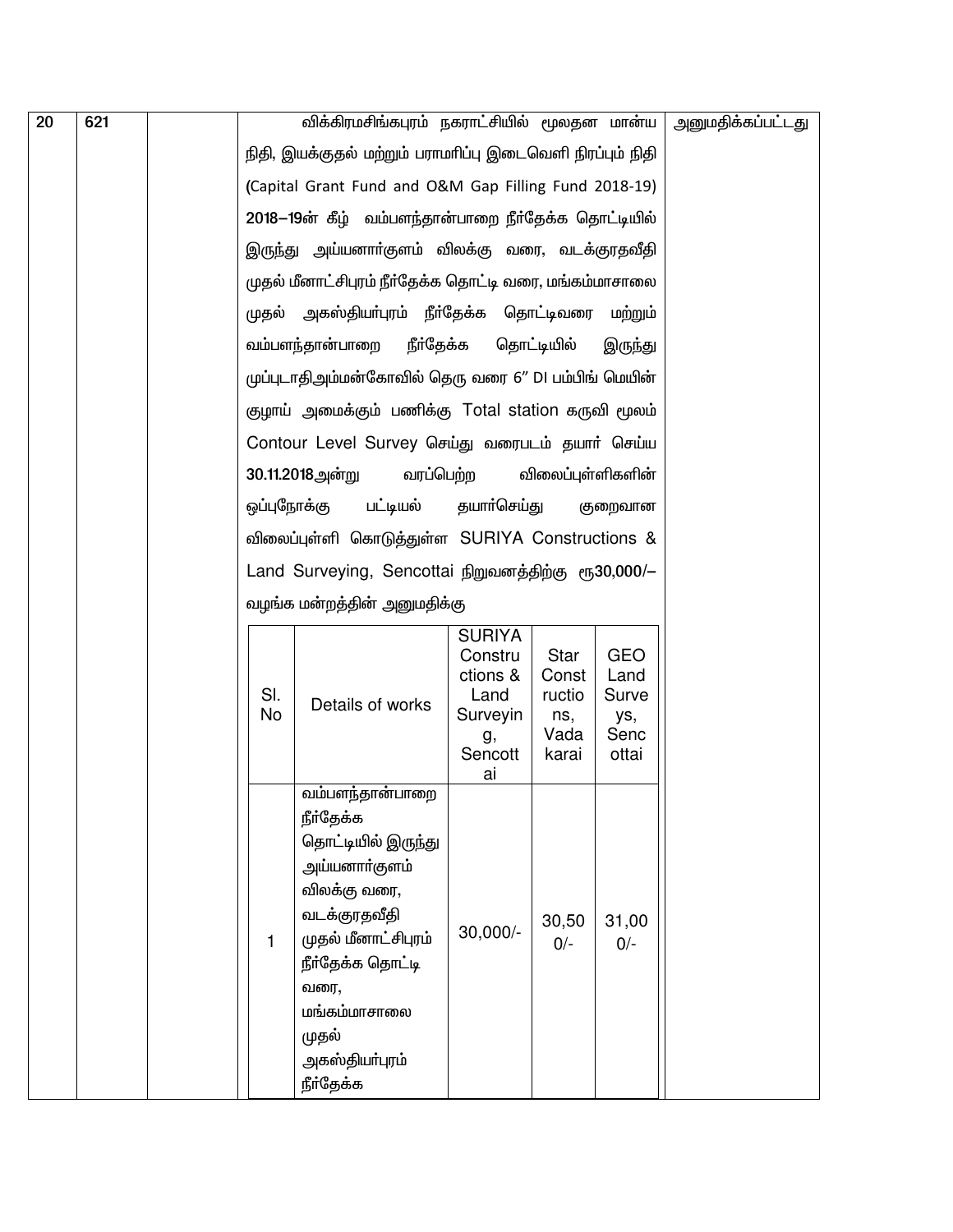|    |     |                | தொட்டிவரை                                           |              |                           |                   |                   |
|----|-----|----------------|-----------------------------------------------------|--------------|---------------------------|-------------------|-------------------|
|    |     |                | மற்றும்                                             |              |                           |                   |                   |
|    |     |                | வம்பளந்தான்பாறை                                     |              |                           |                   |                   |
|    |     |                | நீா்தேக்க                                           |              |                           |                   |                   |
|    |     |                | தொட்டியில் இருந்து                                  |              |                           |                   |                   |
|    |     |                | முப்புடாதிஅம்மன்                                    |              |                           |                   |                   |
|    |     |                | காவில் தெரு வரை                                     |              |                           |                   |                   |
|    |     |                | $6''$ DI பம்பிங்                                    |              |                           |                   |                   |
|    |     |                | மெயின் குழாய்                                       |              |                           |                   |                   |
|    |     |                | அமைக்கும்                                           |              |                           |                   |                   |
|    |     |                | பணிக்கு Total                                       |              |                           |                   |                   |
|    |     |                | station கருவி                                       |              |                           |                   |                   |
|    |     |                | மூலம் Contour                                       |              |                           |                   |                   |
|    |     |                | Level Survey                                        |              |                           |                   |                   |
|    |     |                | செய்து வரைபடம்                                      |              |                           |                   |                   |
|    |     |                | தயார் செய்ய                                         |              |                           |                   |                   |
|    |     |                | <u>ரு.க.எண்.929/2018/இ1)</u>                        |              |                           |                   |                   |
| 21 | 622 |                | விக்கிரமசிங்கபுரம்                                  | நகராட்சியில் |                           | தலையணை            | அனுமதிக்கப்பட்டது |
|    |     |                |                                                     |              |                           |                   |                   |
|    |     |                | இயல்வு நிலை நீரேற்றும் நிலையம் மற்றும் பொதிகையடி    |              |                           |                   |                   |
|    |     |                | தூயநீரேற்றும் நிலையத்தில் உள்ள மின் மோட்டார்களுக்கு |              |                           |                   |                   |
|    |     |                | 500Amps 415V Terminal extended cutouter Fuse        |              |                           |                   |                   |
|    |     |                | carriers, Spare tyre for 75HP & 100HP Motar சப்ளை   |              |                           |                   |                   |
|    |     |                | செய்ய 30.11.2018அன்று வரப்பெற்ற விலைப்புள்ளிகளின்   |              |                           |                   |                   |
|    |     |                | ஒப்புநோக்கு பட்டியல் தயாா்செய்து                    |              |                           | குறைவான           |                   |
|    |     |                | விலைப்புள்ளி கொடுத்துள்ள ROWKAL & CO Madurai        |              |                           |                   |                   |
|    |     | நிறுவனத்திற்கு | еҧ29,580/-                                          |              | வழங்க                     | மன்றத்தின்        |                   |
|    |     | அனுமதிக்கு     |                                                     |              |                           |                   |                   |
|    |     |                |                                                     |              |                           | <b>RAMA</b>       |                   |
|    |     |                |                                                     | <b>ROWK</b>  | <b>JEY</b><br><b>POWE</b> | N <sub>l</sub>    |                   |
|    |     | SI.            | Details of                                          | AL&          | R.                        | <b>ELECT</b>      |                   |
|    |     | No             | works                                               | CO<br>Madura | JEN,                      | <b>RICAL</b><br>S |                   |
|    |     |                |                                                     |              | <b>Tirunel</b><br>veli    | Madura            |                   |
|    |     |                | தலையணை                                              |              |                           |                   |                   |
|    |     |                | இயல்வு நிலை                                         | 29,580/      | 32,400                    | 32,700/           |                   |
|    |     | 1              |                                                     |              | /-                        |                   |                   |
|    |     |                | நீரேற்றும்                                          |              |                           |                   |                   |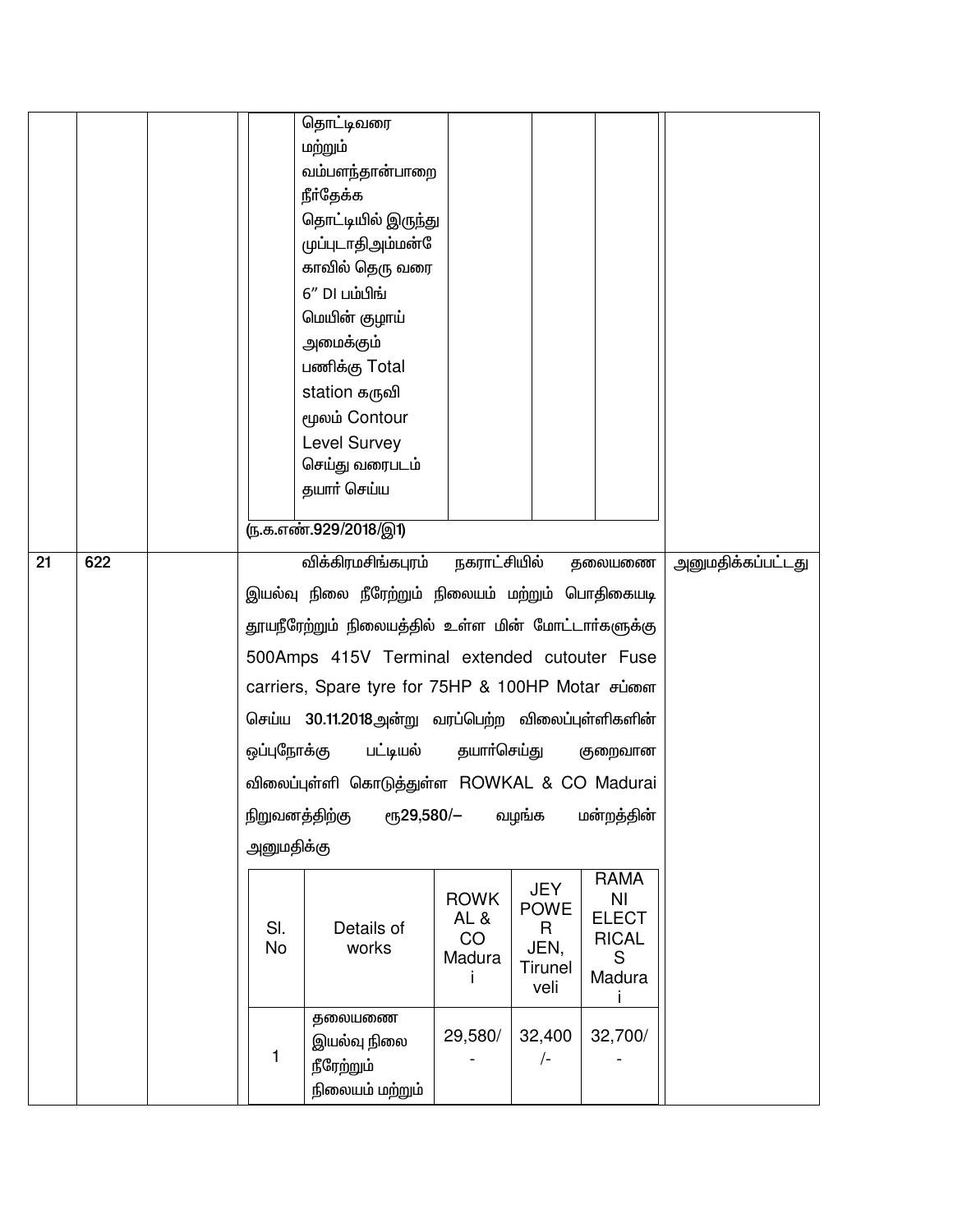|    |     |                | பொதிகையடி<br>தூயநீரேற்றும்<br>நிலையத்தில்<br>உள்ள மின்<br>மோட்டார்களுக்<br>கு 500Amps<br>415V Terminal<br>extended<br>cutouter Fuse<br>carriers, Spare<br>tyre for 75HP<br>& 100HP<br>Motar சப்ளை |                                                             |                                                                  |                                                     |                   |
|----|-----|----------------|---------------------------------------------------------------------------------------------------------------------------------------------------------------------------------------------------|-------------------------------------------------------------|------------------------------------------------------------------|-----------------------------------------------------|-------------------|
|    |     |                | செய்ய                                                                                                                                                                                             |                                                             |                                                                  |                                                     |                   |
|    |     |                | <u>ரு.க.எண்.929/2018/இ1)</u>                                                                                                                                                                      |                                                             |                                                                  |                                                     |                   |
| 22 | 623 |                | விக்கிரமசிங்கபுரம்                                                                                                                                                                                |                                                             |                                                                  | நகராட்சியில்                                        | அனுமதிக்கப்பட்டது |
|    |     |                | பாபநாசம்கோவில் அருகே உள்ள HIGHMAST LIGHT                                                                                                                                                          |                                                             |                                                                  |                                                     |                   |
|    |     | பழுது          | நீக்கம்<br>செய்ய கீழ்கண்ட விபரப்படி                                                                                                                                                               |                                                             |                                                                  | உள்ள                                                |                   |
|    |     |                | மதிப்பீடு தயாா்செய்யும்<br>பணிகளுக்கு                                                                                                                                                             |                                                             |                                                                  | பொருட்டு                                            |                   |
|    |     |                | 19.11.2018அன்று வரப்பெற்ற                                                                                                                                                                         |                                                             |                                                                  | விலைப்புள்ளிகளின்                                   |                   |
|    |     | ஒப்புநோக்கு    | பட்டியல் தயாா்செய்து                                                                                                                                                                              |                                                             |                                                                  | குறைவான                                             |                   |
|    |     |                | விலைப்புள்ளி கொடுத்துள்ள Jeganlal Jeyanthilal jain,                                                                                                                                               |                                                             |                                                                  |                                                     |                   |
|    |     |                | Tirunelveli கொடுத்துள்ள விலையினை மதிப்பீடு தயார்                                                                                                                                                  |                                                             |                                                                  |                                                     |                   |
|    |     | செய்யும்       | வகைக்கு                                                                                                                                                                                           | எடுத்து                                                     | கொள்ள                                                            | மன்றத்தின்                                          |                   |
|    |     | அனுமதிக்கு     |                                                                                                                                                                                                   |                                                             |                                                                  |                                                     |                   |
|    |     | SI.<br>No      | Details of works                                                                                                                                                                                  | Jeganl<br>al<br>Jeyant<br>hilal<br>jain,<br>Tirunel<br>veli | Malini<br>Lightin<br>g<br>compa<br>ny,<br><b>Tirunel</b><br>veli | Mahav<br>eer<br>Electric<br>als,<br>Tirunel<br>veli |                   |
|    |     | $\mathbf{1}$   | delivery<br>Supply,<br>400W<br>Metal<br>Halide lamp                                                                                                                                               | 2980                                                        | 3000                                                             | 3000                                                |                   |
|    |     | $\overline{2}$ | delivery<br>Supply,<br>400W<br>Metal<br>Halide Choke                                                                                                                                              | 3990                                                        | 4000                                                             | 4000                                                |                   |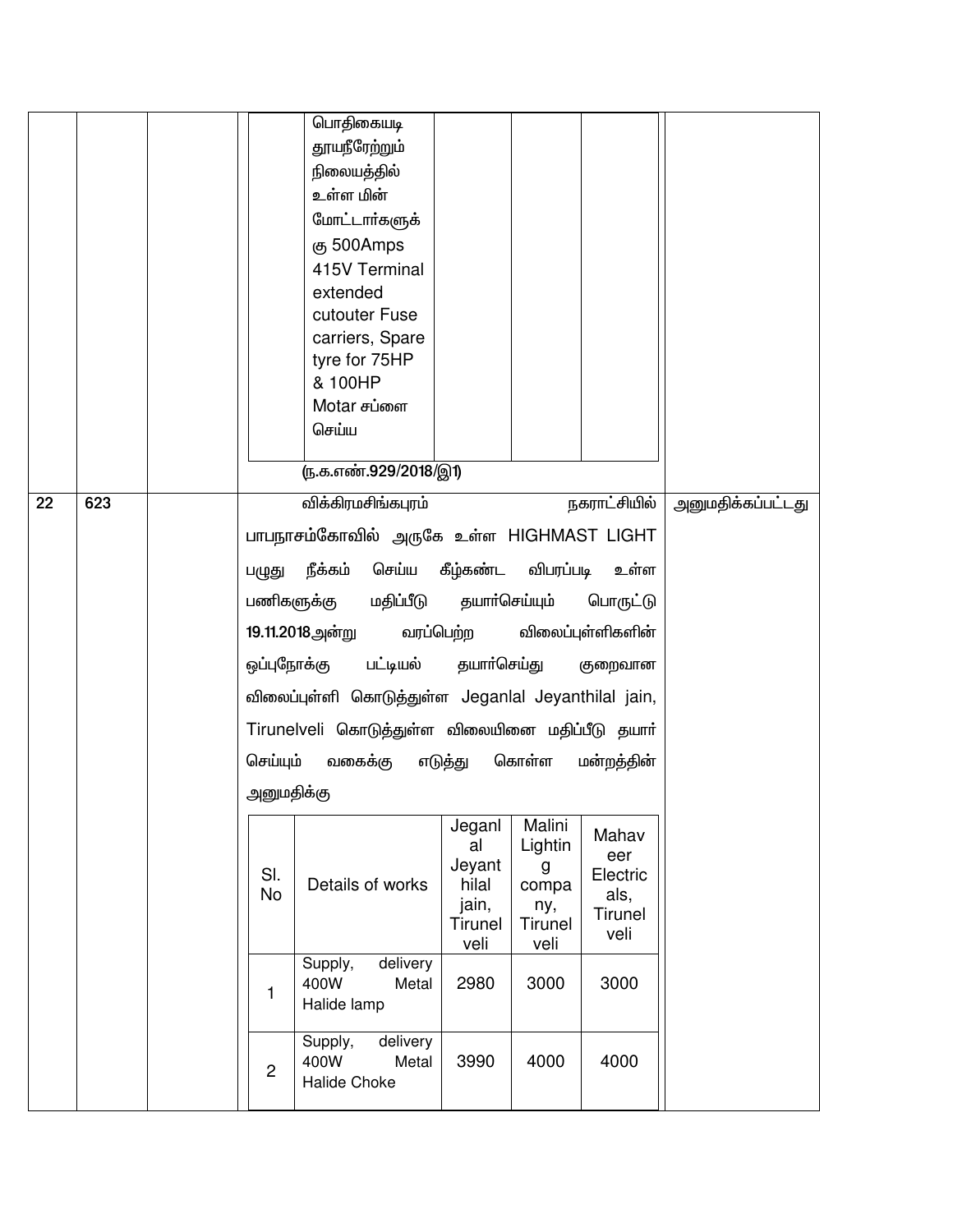|    |     | 3                                           | delivery<br>Supply,<br>400W<br>Metal<br>Halide Ignitor                             | 470   | 500   | 500    |                   |  |  |
|----|-----|---------------------------------------------|------------------------------------------------------------------------------------|-------|-------|--------|-------------------|--|--|
|    |     | $\overline{4}$                              | delivery<br>Supply,<br>400W<br>Metal<br>Halide Condensor                           | 399   | 400   | 400    |                   |  |  |
|    |     | 5                                           | delivery<br>Supply,<br>400W<br>Metal<br>Halide Holder                              | 150   | 150   | 150    |                   |  |  |
|    |     | 6                                           | 63Amps SP MCB<br>Switch                                                            | 176   | 190   | 190    |                   |  |  |
|    |     | $\overline{7}$                              | 3Way MCB Metal<br>Box                                                              | 550   | 575   | 575    |                   |  |  |
|    |     | 8                                           | 1" GI service Pipe                                                                 | 1400  | 1450  | 1450   |                   |  |  |
|    |     | 9                                           | RCC Pole clamp                                                                     | 1200  | 1250  | 1250   |                   |  |  |
|    |     | 10                                          | 1 1/4" PVC Pipe                                                                    | 800   | 850   | 850    |                   |  |  |
|    |     | 11                                          | Automatic<br>ON/OFF<br>Three<br>phase street light<br>timer                        | 8960  | 9000  | 9000   |                   |  |  |
|    |     | 12                                          | Street light Three<br>phase meter/ main<br>box                                     | 5900  | 6000  | 6000   |                   |  |  |
|    |     | 13                                          | High mast lighting<br>forward/<br>system<br>Reverse<br>control<br>panel switch box | 8500  | 9250  | 9250   |                   |  |  |
|    |     | 14                                          | Service and repair<br>charge                                                       | 10000 | 12500 | 12500  |                   |  |  |
|    |     |                                             | <u>ரு.க.எண்.929/2018/இ1)</u>                                                       |       |       |        |                   |  |  |
| 23 | 624 |                                             | விக்கிரமசிங்கபுரம் நகராட்சியில்                                                    |       | 5வது  | வாா்டு | அனுமதிக்கப்பட்டது |  |  |
|    |     |                                             | அருள்மிகு சுப்பிரமணியசாமி கோவில் அருகே உள்ள                                        |       |       |        |                   |  |  |
|    |     | HIGHMAST LIGHT பழுது நீக்கம் செய்ய கீழ்கண்ட |                                                                                    |       |       |        |                   |  |  |
|    |     |                                             | விபரப்படி உள்ள பணிகளுக்கு மதிப்பீடு தயாா்செய்யும்                                  |       |       |        |                   |  |  |
|    |     |                                             | பொருட்டு 19.11.2018அன்று வரப்பெற்ற விலைப்புள்ளிகளின்                               |       |       |        |                   |  |  |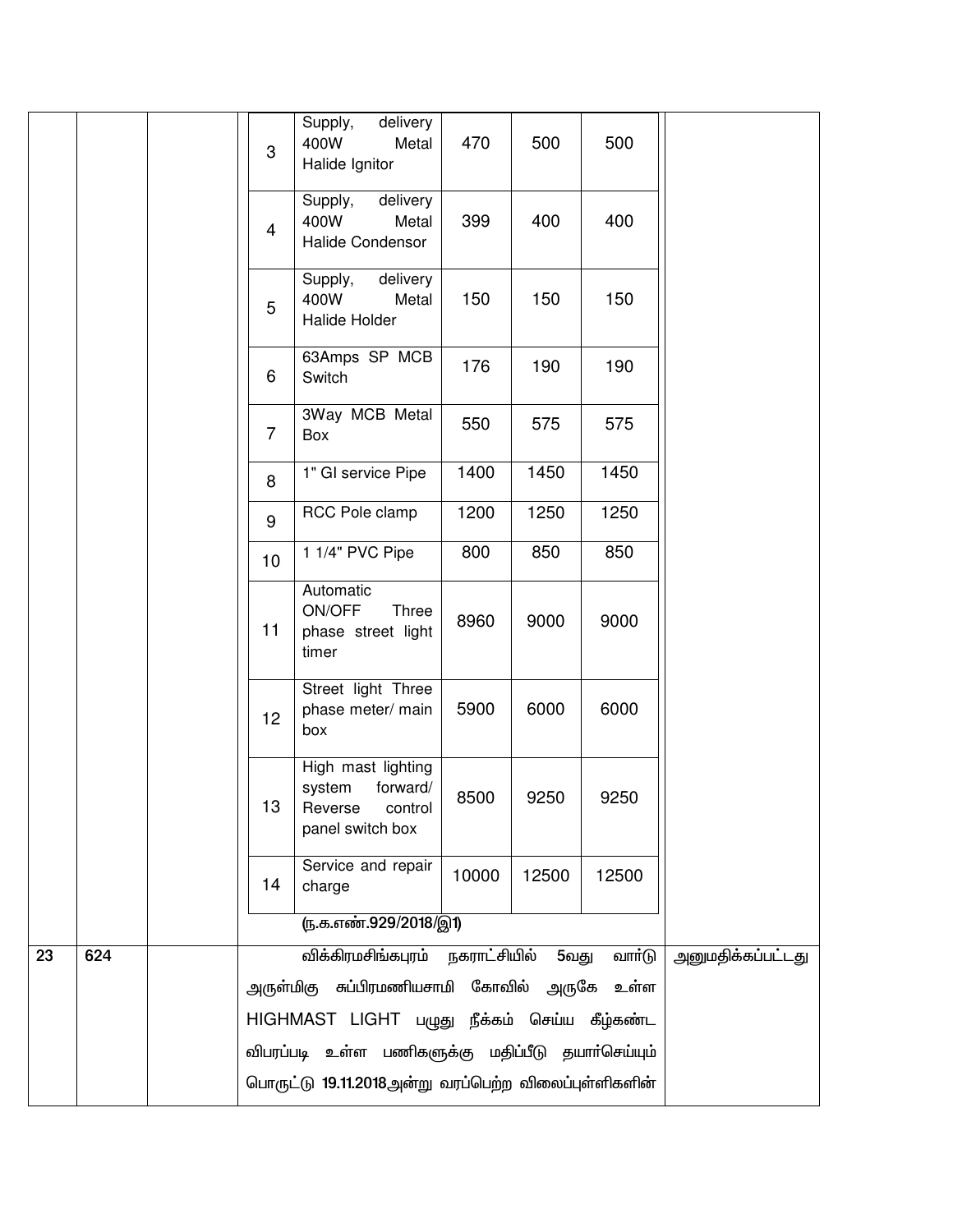|    |     |        | ஒப்புநோக்கு                                         | பட்டியல்                                                                                                                                                       | தயாா்செய்து                                                 |                                                 | குறைவான                                             |                          |
|----|-----|--------|-----------------------------------------------------|----------------------------------------------------------------------------------------------------------------------------------------------------------------|-------------------------------------------------------------|-------------------------------------------------|-----------------------------------------------------|--------------------------|
|    |     |        | விலைப்புள்ளி கொடுத்துள்ள Jeganlal Jeyanthilal jain, |                                                                                                                                                                |                                                             |                                                 |                                                     |                          |
|    |     |        |                                                     | Tirunelveli கொடுத்துள்ள விலையினை மதிப்பீடு தயார்                                                                                                               |                                                             |                                                 |                                                     |                          |
|    |     |        | செய்யும்                                            | எடுத்து<br>வகைக்கு                                                                                                                                             | மன்றத்தின்                                                  |                                                 |                                                     |                          |
|    |     |        | அனுமதிக்கு                                          |                                                                                                                                                                |                                                             |                                                 |                                                     |                          |
|    |     | Malini |                                                     |                                                                                                                                                                |                                                             |                                                 |                                                     |                          |
|    |     |        | SI.<br><b>No</b>                                    | Details of works                                                                                                                                               | Jeganl<br>al<br>Jeyant<br>hilal<br>jain,<br>Tirunel<br>veli | Lightin<br>g<br>compa<br>ny,<br>Tirunel<br>veli | Mahav<br>eer<br>Electri<br>cals,<br>Tirunel<br>veli |                          |
|    |     |        | 1                                                   | Removal<br>of<br>damaged<br>non<br>burning<br>existing<br>flood<br>light<br>fitting<br>150W<br>LED<br>and<br>replacing<br>with<br>150W<br>LED<br>same<br>Light | 15000                                                       | 16250                                           | 17890                                               |                          |
|    |     |        | $\overline{2}$                                      | Supply, delivery of<br>40Amps<br>4Pole<br>contactor                                                                                                            | 2900                                                        | 3000                                            | 3150                                                |                          |
|    |     |        | 3                                                   | Service and repair<br>charge                                                                                                                                   | 7000                                                        | 7500                                            | 10000                                               |                          |
|    |     |        |                                                     | <u>ரு.க.எண்.929/2018/இ1)</u>                                                                                                                                   |                                                             |                                                 |                                                     |                          |
| 24 | 625 |        |                                                     | விக்கிரமசிங்கபுரம்                                                                                                                                             | நகராட்சி                                                    | 5வது                                            | வார்டு                                              | <u>அனுமதிக்கப்பட்டது</u> |
|    |     |        |                                                     | அருள்மிகு சுப்பிரமணியசாமி கோவில் அருகே உள்ள                                                                                                                    |                                                             |                                                 |                                                     |                          |
|    |     |        |                                                     | HIGHMAST LIGHT பழுது நீக்கம் செய்யும் பணியினை                                                                                                                  |                                                             |                                                 |                                                     |                          |
|    |     |        | தேர்வு                                              | செய்தும், அப்பணிக்கு நகராட்சி பொறியாளா்                                                                                                                        |                                                             |                                                 |                                                     |                          |
|    |     |        |                                                     | அவர்களால் தயார் செய்யப்பட்ட மதிப்பீடு ரூ1.00இலட்சம்                                                                                                            |                                                             |                                                 |                                                     |                          |
|    |     |        |                                                     | மன்றத்தின் பாா்வைக்கும் அனுமதிக்கும், இப்பணியினை                                                                                                               |                                                             |                                                 |                                                     |                          |
|    |     |        |                                                     | பொது நிதியில் இருந்து மேற்கொள்ளவும் அனுமதிக்கும்.                                                                                                              |                                                             |                                                 |                                                     |                          |
|    |     |        |                                                     | (ந.க.எண்.929/2018/இ1)                                                                                                                                          |                                                             |                                                 |                                                     |                          |
| 25 | 626 |        |                                                     | விக்கிரமசிங்கபுரம் நகராட்சி பாபநாசம்கோவில்                                                                                                                     |                                                             |                                                 |                                                     | <u>அனுமதிக்கப்பட்டது</u> |
|    |     |        |                                                     | அருகே உள்ள HIGHMAST LIGHT பழுது நீக்கம் செய்யும்                                                                                                               |                                                             |                                                 |                                                     |                          |
|    |     |        | பணியினை                                             | தேர்வு                                                                                                                                                         |                                                             |                                                 | செய்தும், அப்பணிக்கு நகராட்சி                       |                          |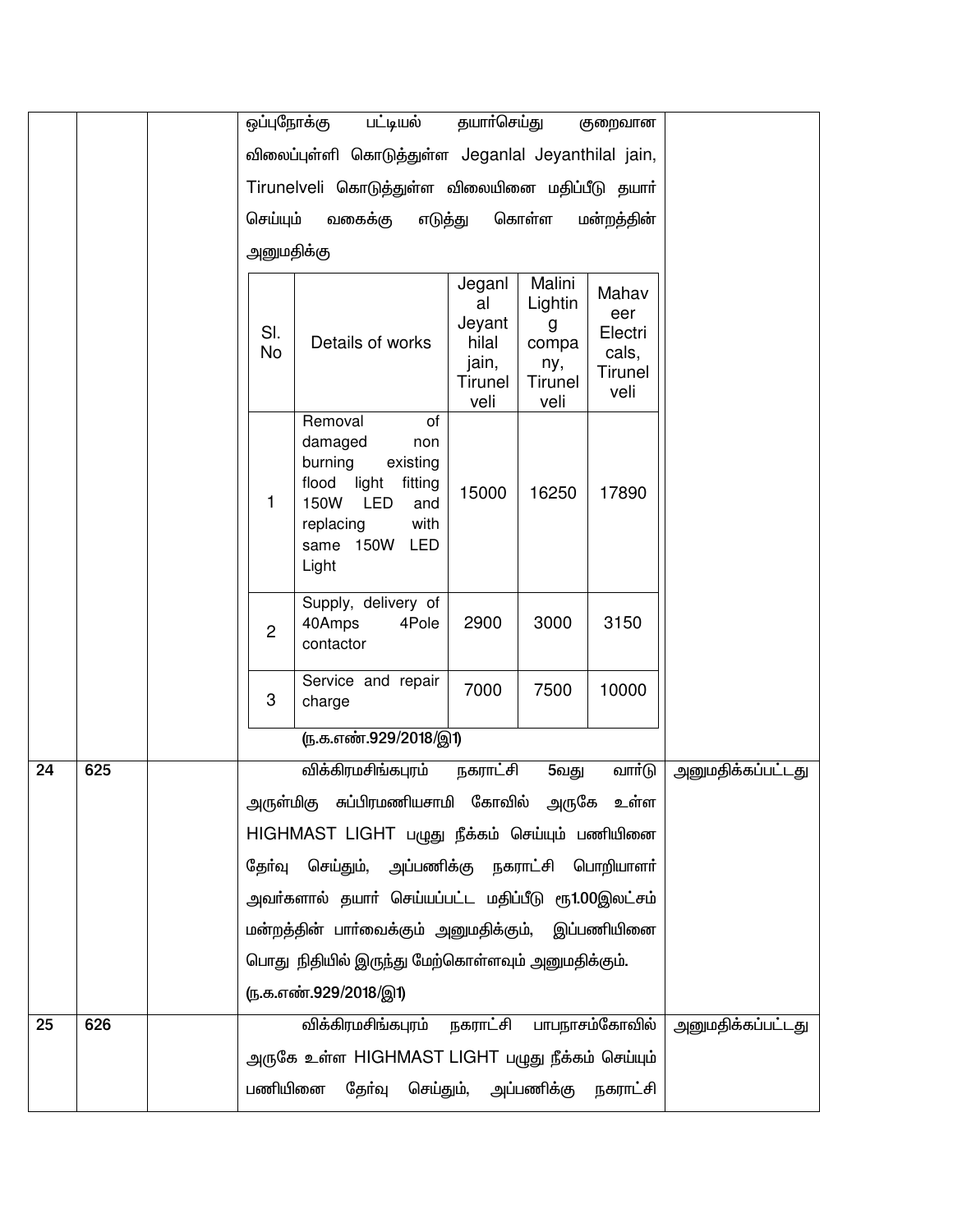|                 |     |    | பொறியாளா் அவா்களால் தயாா் செய்யப்பட்ட மதிப்பீடு           |                  |                                |                  |                          |
|-----------------|-----|----|-----------------------------------------------------------|------------------|--------------------------------|------------------|--------------------------|
|                 |     |    | ரூ0.90இலட்சம் மன்றத்தின் பார்வைக்கும் அனுமதிக்கும்,       |                  |                                |                  |                          |
|                 |     |    | இப்பணியினை பொது நிதியில் இருந்து மேற்கொள்ளவும்            |                  |                                |                  |                          |
|                 |     |    | அனுமதிக்கும்                                              |                  |                                |                  |                          |
| $\overline{26}$ | 627 |    | விக்கிரமசிங்கபுரம் நகராட்சி 9வது வாா்டு காணிகுடியிருப்பு  |                  |                                |                  | <u>அனுமதிக்கப்பட்டது</u> |
|                 |     |    | சொரிமுத்து<br>அய்யனாா்                                    |                  |                                |                  |                          |
|                 |     |    | திருவிழாவிற்கு வாடகை குடிநீா் டேங்கா் லாாி மூலம் குடிநீா் |                  |                                |                  |                          |
|                 |     |    | விநியோகம் செய்வதற்கு விலைப்புள்ளி 11.08.2018 ம் தேதி      |                  |                                |                  |                          |
|                 |     |    | அன்று வரப்பெற்ற                                           |                  | விலைப்புள்ளிகளின் ஒப்பு நோக்கு |                  |                          |
|                 |     |    | பட்டியல் தயாா் செய்து மன்றத்தின் முன் வைக்கப்படுகிறது.    |                  |                                |                  |                          |
|                 |     | வ. |                                                           | A.ஜெயபி          | R.சண்                          | $R.\mathsf{GJ}$  |                          |
|                 |     | எ  | வேலை விபரம்                                               | ரகாஷ்            | முகரா                          | ல்வின்           |                          |
|                 |     | ண் |                                                           | ஓப்பந்தக         | ஜா                             | துரை             |                          |
|                 |     |    |                                                           | ாரர்<br>விக்கிரம | $S.M.\sigma$<br>ன்ஸ்ட்ர        | ஒப்பந்<br>தகார   |                          |
|                 |     |    |                                                           | சிங்கபுரம்       | க்ஷன்,                         | Ļ.               |                          |
|                 |     |    |                                                           |                  | சிவந்தி                        | கருவ             |                          |
|                 |     |    | விக்கிரமசிங்கபுரம்                                        |                  | புரம்                          | ந்தா             |                          |
|                 |     |    | நகராட்சி<br>9வது                                          | <u> (ஒரு</u>     | <u> (ஒரு</u>                   | <u> (ஒரு</u>     |                          |
|                 |     |    | வாா்டு                                                    | லோடு )           | லோடு )                         | லோடு             |                          |
|                 |     |    | காணிகுடியிருப்பு                                          | ரூ.3,000/        | ரு.3,50                        |                  |                          |
|                 |     |    | சொரிமுத்து                                                |                  | $0/-$                          | <b>е</b> ҧ.4,0   |                          |
|                 |     | 1  | அய்யனாா் கோவில்                                           |                  |                                | $00/-$           |                          |
|                 |     |    | <u>ஆடி அ</u> ம்மாவசை<br>திருவிழாவிற்கு                    |                  |                                |                  |                          |
|                 |     |    | வாடகை குடிநீா்                                            |                  |                                |                  |                          |
|                 |     |    | டேங்கர் லாரி மூலம்                                        |                  |                                |                  |                          |
|                 |     |    | குடிநீா் விநியோகம்                                        |                  |                                |                  |                          |
|                 |     |    | செய்வதற்கு                                                |                  |                                |                  |                          |
| 27              | 628 |    | விக்கிரமசிங்கபுரம் நகராட்சி 9வது வார்டு காணிகுடியிருப்பு  |                  |                                |                  | அனுமதிக்கப்பட்டது        |
|                 |     |    | சொரிமுத்து<br>அய்யனாா்                                    | கோவில்           |                                | ஆடி அம்மாவசை     |                          |
|                 |     |    | திருவிழாவிற்கு வாடகை குடிநீர் டேங்கர் லாரி மூலம் குடிநீர் |                  |                                |                  |                          |
|                 |     |    | விநியோகம் செய்வதற்கு விலைப்புள்ளி 11.08.2018 ம் தேதி      |                  |                                |                  |                          |
|                 |     |    | அன்று வரப்பெற்ற                                           |                  | விலைப்புள்ளிகளின் ஒப்பு நோக்கு |                  |                          |
|                 |     |    | பட்டியல் தயாா் செய்து மன்றத்தின் முன் வைக்கப்படுகிறது.    |                  |                                |                  |                          |
|                 |     | ഖ. |                                                           | R.பாலமு          | $R.\vec{\theta}$ ண்மு          | $R.\mathsf{G}$ ச |                          |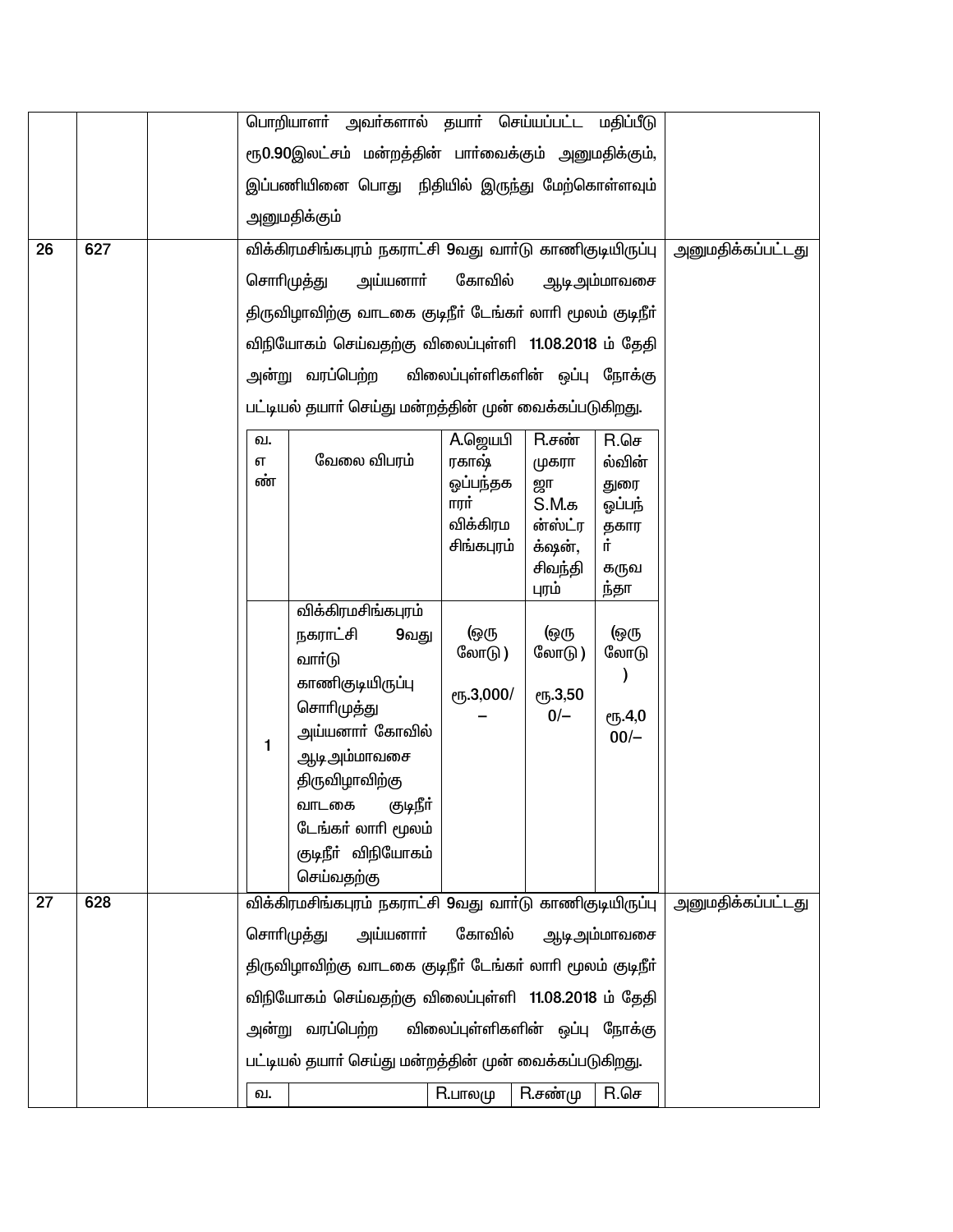|    |     | எ  | வேலை விபரம்                                             | ருகன்                                | கராஜா                       | ல்வின்         |                       |
|----|-----|----|---------------------------------------------------------|--------------------------------------|-----------------------------|----------------|-----------------------|
|    |     | ண் |                                                         | ஓப்பந்தக                             | S.M.கன்                     | துரை           |                       |
|    |     |    |                                                         | ாரர்                                 | ஸ்ட்ரக்ஷ                    | ஒப்பந்         |                       |
|    |     |    |                                                         | விக்கிரம<br>சிங்கபுரம்               | ன்,                         | தகார<br>ij.    |                       |
|    |     |    |                                                         |                                      | சிவந்திபுர<br>ம்            | கருவ           |                       |
|    |     |    |                                                         |                                      |                             | ந்தா           |                       |
|    |     |    | விக்கிரமசிங்கபுர                                        |                                      |                             |                |                       |
|    |     |    | ம் நகராட்சி 9வது                                        | டுரு                                 | டுரு                        | <u> (ஒரு</u>   |                       |
|    |     |    | வார்டு                                                  | லோடு)                                | லோடு)                       | லோடு           |                       |
|    |     |    | காணிகுடியிருப்பு                                        | <b>е</b> ђ.3,000/                    | ரு.3,500/                   |                |                       |
|    |     |    | சொரிமுத்து                                              |                                      |                             | ரூ.4,0         |                       |
|    |     |    | அய்யனாா்                                                |                                      |                             | $00/-$         |                       |
|    |     | 1  | கோவில்                                                  |                                      |                             |                |                       |
|    |     |    | ஆடிஅம்மாவசை                                             |                                      |                             |                |                       |
|    |     |    | திருவிழாவிற்கு                                          |                                      |                             |                |                       |
|    |     |    | வாடகை<br>குடிநீர்                                       |                                      |                             |                |                       |
|    |     |    | டேங்கர்<br>லாரி                                         |                                      |                             |                |                       |
|    |     |    | குடிநீா்<br>மூலம்                                       |                                      |                             |                |                       |
|    |     |    | விநியோகம்                                               |                                      |                             |                |                       |
| 28 | 629 |    | செய்வதற்கு                                              | நகராட்சியில்                         |                             |                |                       |
|    |     |    | விக்கிரமசிங்கபுரம்                                      |                                      |                             | நடைபெற்ற       | அனுமதிக்கப்பட்டது     |
|    |     |    | வளர்ச்சி பணிகளை தினமலர் தீபாவளி மலர் 2018ல் பிரசுரம்    |                                      |                             |                |                       |
|    |     |    | செய்தமைக்கு                                             | ரூ11,500/—ஐ தினமலா்                  |                             | நிறுவனத்திற்கு |                       |
|    |     |    | நிறுவனத்திற்கு பொதுநிதியிலிருந்து வழங்க                 |                                      |                             | மன்றத்தின்     |                       |
|    |     |    | அனுமதிக்கு                                              |                                      |                             |                |                       |
|    |     |    | <u>(ந</u> .க.எண்:929/2018/இ1)                           |                                      |                             |                |                       |
| 29 | 630 |    | விக்கிரமசிங்கபுரம்                                      | நகராட்சி                             | 13வது                       | வார்டு         | அனுமதிக்கப்பட்டது<br> |
|    |     |    | முதலியாா்பட்டியில் பயணிகள் தங்குமிடம் அமைக்கும்         |                                      |                             |                |                       |
|    |     |    | பணியினை                                                 | தேர்வு செய்தும், அப்பணிக்கு நகராட்சி |                             |                |                       |
|    |     |    | பொறியாளா் அவா்களால் தயாா் செய்யப்பட்ட மதிப்பீடு         |                                      |                             |                |                       |
|    |     |    | ரூ6.00இலட்சம் மன்றத்தின் பார்வைக்கும் அனுமதிக்கும்,     |                                      |                             |                |                       |
|    |     |    | இப்பணியினை பொது நிதியில் இருந்து மேற்கொள்ளவும்          |                                      |                             |                |                       |
|    |     |    | அனுமதிக்கும்.                                           |                                      |                             |                |                       |
|    |     |    | <u>ரு.க.எண்.929/2018/இ1)</u>                            |                                      |                             |                |                       |
| 30 | 631 |    | விக்கிரமசிங்கபுரம்                                      |                                      | நகராட்சி விக்கிரமசிங்கபுரம் |                | அனுமதிக்கப்பட்டது     |
|    |     |    | நகராட்சி மூலதன மான்ய நிதி, இயக்குதல் மற்றும் பராமரிப்பு |                                      |                             |                |                       |
|    |     |    | இடைவெளி நிரப்பும் நிதி (Capital Grant Fund and O&M Gap  |                                      |                             |                |                       |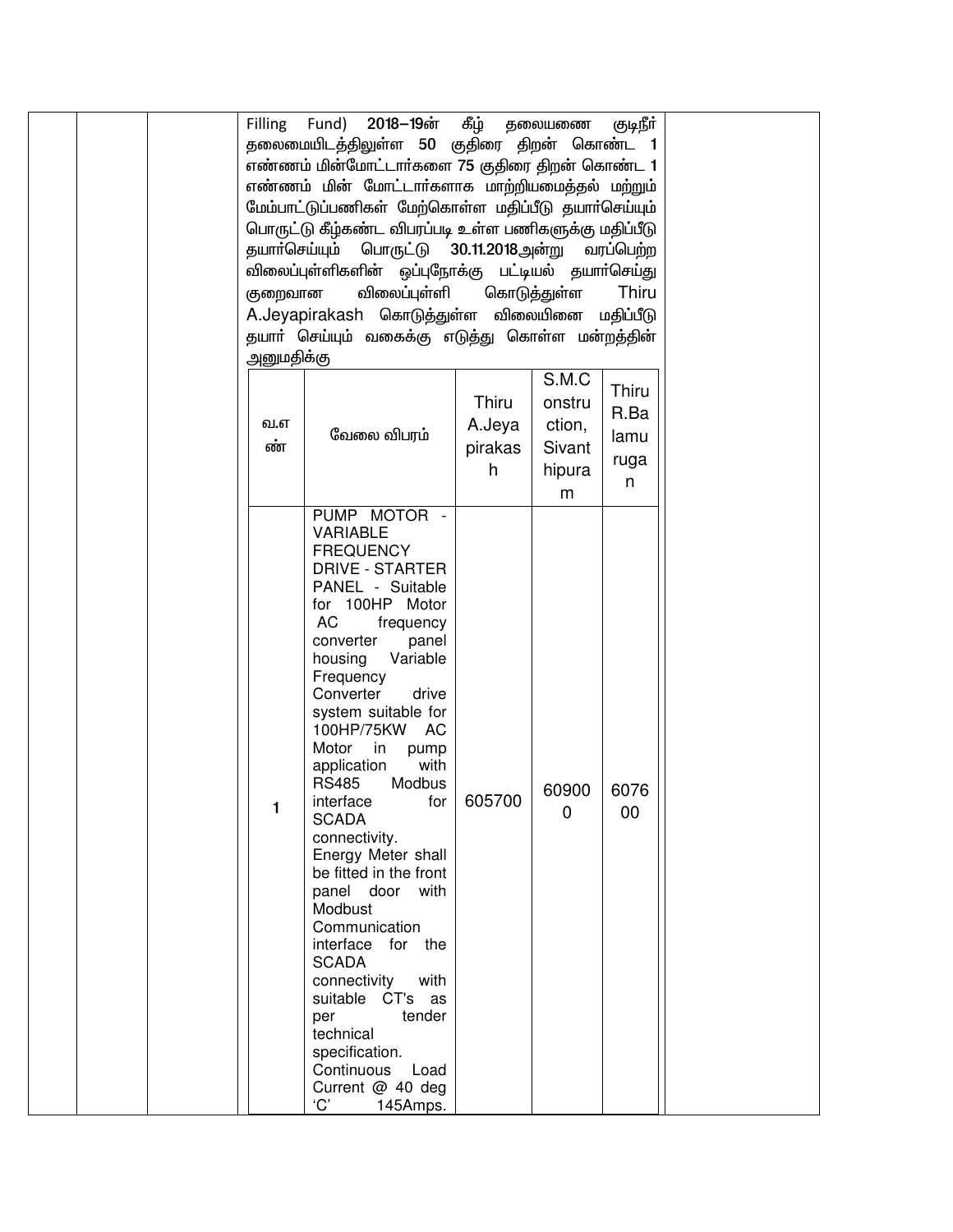|    |     |                                                       | Overload 150% for                                  |                         |      |      |                   |
|----|-----|-------------------------------------------------------|----------------------------------------------------|-------------------------|------|------|-------------------|
|    |     |                                                       | min every 5<br>1.                                  |                         |      |      |                   |
|    |     |                                                       | mts.and including                                  |                         |      |      |                   |
|    |     |                                                       | Star - Delta Starter                               |                         |      |      |                   |
|    |     |                                                       | Byepass contactor                                  |                         |      |      |                   |
|    |     |                                                       | with<br>load<br>over                               |                         |      |      |                   |
|    |     |                                                       | Panel<br>relay.                                    |                         |      |      |                   |
|    |     |                                                       | features: IP42                                     |                         |      |      |                   |
|    |     |                                                       | protected powder                                   |                         |      |      |                   |
|    |     |                                                       | coated $1.6 / 2$ mm                                |                         |      |      |                   |
|    |     |                                                       | thick CRCA sheet                                   |                         |      |      |                   |
|    |     |                                                       | enclosure<br>steel                                 |                         |      |      |                   |
|    |     |                                                       | panel with input                                   |                         |      |      |                   |
|    |     |                                                       | side SFU + Semi                                    |                         |      |      |                   |
|    |     |                                                       | conductor<br>fuses                                 |                         |      |      |                   |
|    |     |                                                       | with base, fuses,                                  |                         |      |      |                   |
|    |     |                                                       | R, Y, B, run, trip                                 |                         |      |      |                   |
|    |     |                                                       | lamps, Start, Stop,                                |                         |      |      |                   |
|    |     |                                                       | push<br>buttons,                                   |                         |      |      |                   |
|    |     |                                                       | VFD/Star-Delta                                     |                         |      |      |                   |
|    |     |                                                       | <b>Starter</b><br>Selector                         |                         |      |      |                   |
|    |     |                                                       | Switch, panel light,                               |                         |      |      |                   |
|    |     |                                                       | door limit switch,                                 |                         |      |      |                   |
|    |     |                                                       | louvers<br>for                                     |                         |      |      |                   |
|    |     |                                                       | ventilation, Output                                |                         |      |      |                   |
|    |     |                                                       | choke for motor                                    |                         |      |      |                   |
|    |     |                                                       | protection,                                        |                         |      |      |                   |
|    |     |                                                       | 415V/220V, 1KVA                                    |                         |      |      |                   |
|    |     |                                                       | control transformer                                |                         |      |      |                   |
|    |     |                                                       | with input & output                                |                         |      |      |                   |
|    |     |                                                       | MCB and all power                                  |                         |      |      |                   |
|    |     |                                                       | and<br>control                                     |                         |      |      |                   |
|    |     |                                                       | terminals                                          |                         |      |      |                   |
|    |     |                                                       | terminated to the                                  |                         |      |      |                   |
|    |     |                                                       | panel bottom for                                   |                         |      |      |                   |
|    |     |                                                       | field wiring. Power                                |                         |      |      |                   |
|    |     |                                                       | & control wirings                                  |                         |      |      |                   |
|    |     |                                                       | are Copper cables.                                 |                         |      |      |                   |
|    |     |                                                       | All bus bars shall                                 |                         |      |      |                   |
|    |     |                                                       | be aluminium.                                      |                         |      |      |                   |
|    |     |                                                       | Erection<br>&                                      |                         |      |      |                   |
|    |     |                                                       | Commissioning<br>of                                |                         |      |      |                   |
|    |     |                                                       | the VFD<br>panel                                   |                         |      |      |                   |
|    |     |                                                       | including<br>cable                                 |                         |      | 7400 |                   |
|    |     | $\overline{2}$                                        | laying<br>&                                        | 6000                    | 6900 |      |                   |
|    |     |                                                       | terminations<br>and                                |                         |      |      |                   |
|    |     |                                                       | CEIG approvals if                                  |                         |      |      |                   |
|    |     |                                                       | excluding<br>any                                   |                         |      |      |                   |
|    |     |                                                       | GST.                                               |                         |      |      |                   |
|    |     |                                                       | ரு.க.எண்: 2116/2018/இ1)                            |                         |      |      |                   |
| 31 | 632 |                                                       | விக்கிரமசிங்கபுரம் நகராட்சியில் அவசர அவசியம் கருதி |                         |      |      | அனுமதிக்கப்பட்டது |
|    |     | கீழ்கண்ட                                              | பணிகள்                                             | மேற்கொள்ளப்பட்டுள்ளதினை |      |      |                   |
|    |     | மன்றத்தின் பார்வைக்கும் அனுமதிக்கும் வைக்கப்படுகிறது. |                                                    |                         |      |      |                   |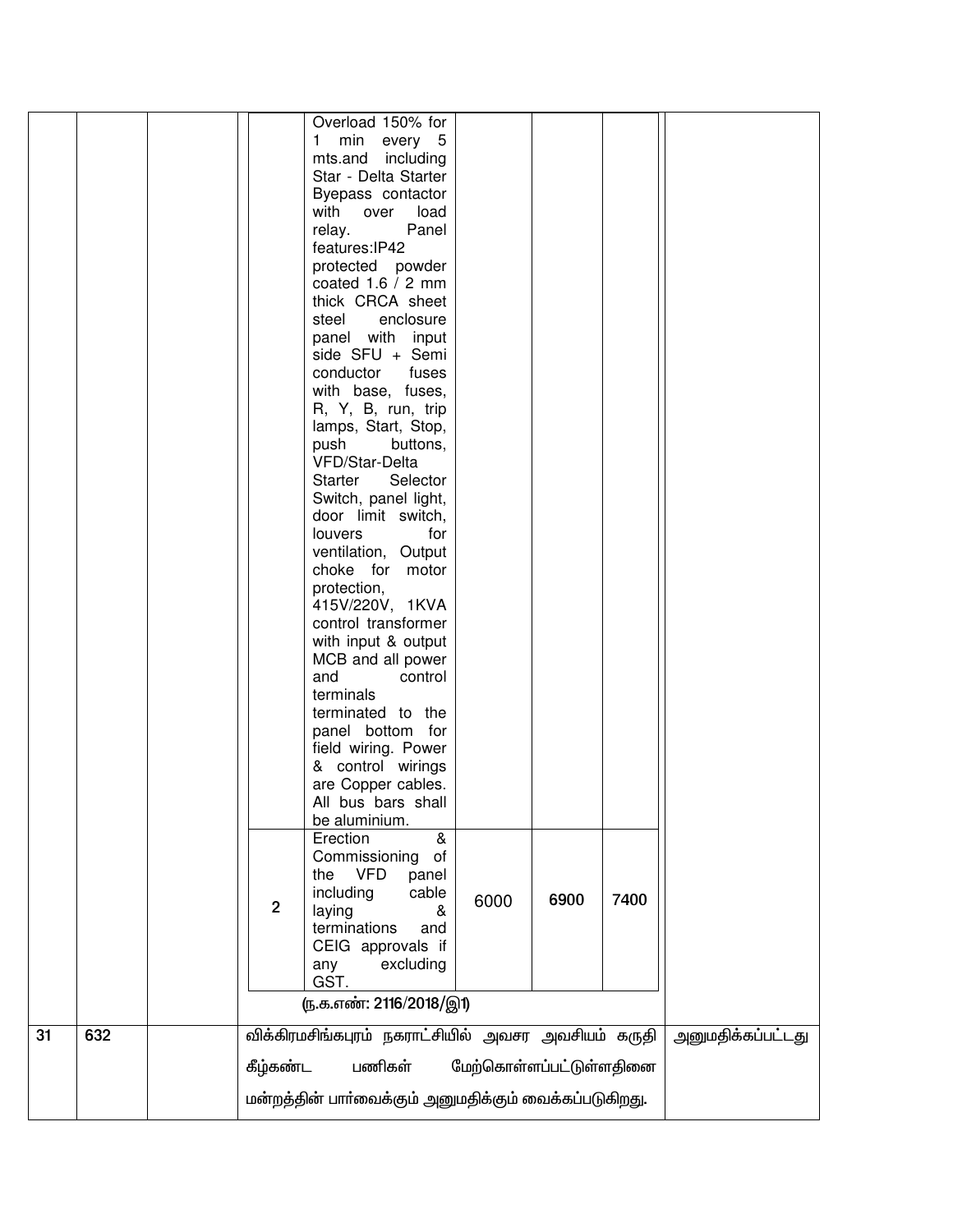| 1              | விக்கிரமசிங்கபுரம்<br>நகராட்சி    | $\overline{e_1E}$ . 350/- |  |
|----------------|-----------------------------------|---------------------------|--|
|                | பொதுசுகாதாரபிரிவு வாகனங்கள் TN    |                           |  |
|                | 76 AX 1640, TN 76 AX 1612, 1598,  |                           |  |
|                | ஆகிய வாகனங்களுக்கு பராிரம்மம்     |                           |  |
|                | வல்கனைசிங் நிறுவனத்தில் டயா்      |                           |  |
|                | பஞ்சா், டியூப் வால்னைசிங் பாா்த்த |                           |  |
|                | வகைக்கு                           |                           |  |
| $\overline{2}$ | விக்கிரமசிங்கபுரம்<br>நகராட்சி    | $e$ гђ.500/-              |  |
|                | அலுவலக ஈப்பு வாகனம் TN 76 T       |                           |  |
|                | 9612க்கு ஹெட்லைட் பல்பு, சுவிட்ச் |                           |  |
|                | பொருத்திய வகைக்கு<br>கிங்ஸ்,      |                           |  |
|                | ஆட்டோ ஸ்பேர்ஸ், அம்பாசமுத்திரம்   |                           |  |
|                | என்ற நிறுவனத்திற்கு வழங்கியது     |                           |  |
| 3              | விக்கிரமசிங்கபுரம்<br>நகராட்சி    | $e$ гђ. 1,350/            |  |
|                | பொதுசுகாதாரபிரிவு டிப்பா்<br>மினி |                           |  |
|                | வேன் TN 76 AX 1647க்கு புதிய      |                           |  |
|                | ஹாரன்<br>செட் பொருத்தியதற்கு      |                           |  |
|                | கிங்ஸ், ஆட்டோ<br>ஸ்பேர்ஸ்,        |                           |  |
|                | அம்பாசமுத்திரம்<br>என்ற           |                           |  |
|                | நிறுவனத்திற்கு வழங்கியது          |                           |  |
| 4              | விக்கிரமசிங்கபுரம்<br>நகராட்சி    | $e$ <sup>0</sup> 5.2,355/ |  |
|                | பொதுசுகாதாரபிரிவு டிப்பர் லாரி TN |                           |  |
|                | 76 B 7879ல் பின்புறம் வீல்பேரிங், |                           |  |
|                | ஆயீல் சீல் லாக்வாசா்<br>புதியது   |                           |  |
|                | பொருத்திய வகைக்கு அம்பபை          |                           |  |
|                | மோட்டார்ஸ்<br>விநாயகா             |                           |  |
|                | நிறுவனத்திற்கு வழங்கியது          |                           |  |
| 5              | விக்கிரமசிங்கபுரம் நகராட்சியில்   | (15.8,600)                |  |
|                | உள்ள ஜொாக்ஸ் மிஷின் பழுது         |                           |  |
|                | பார்த்த வகைக்கு SWIFT COPIER      |                           |  |
|                | SERVICE, அம்பாசமுத்திரம்<br>என்ற  |                           |  |